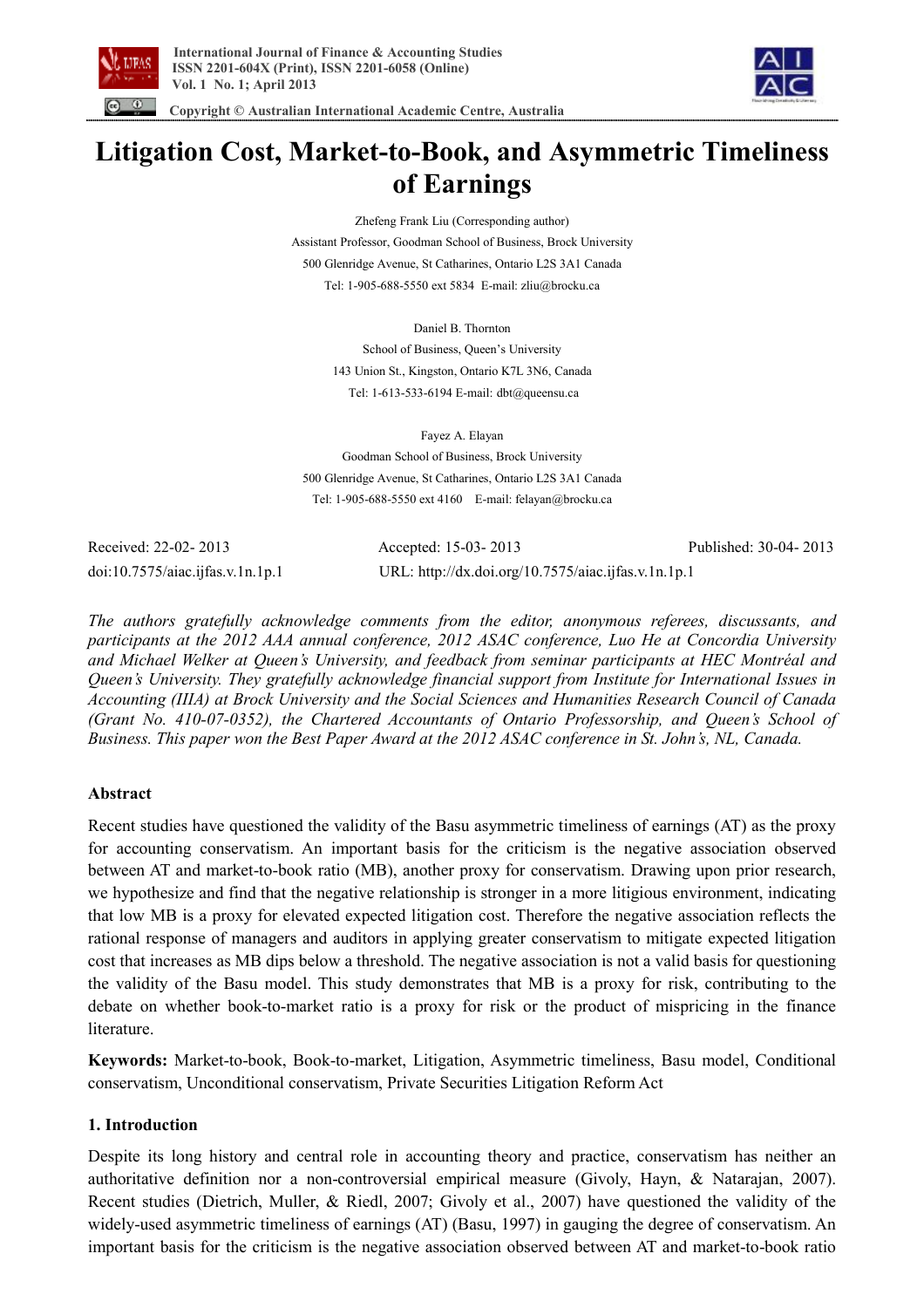(MB), another proxy for conservatism (Ball, Kothari, & Nikolaev, 2010 Roychowdhury & Watts, 2007). Prior literature (Ball et al., 2010; Roychowdhury & Watts, 2007) has fruitfully offered alternative explanations for the negative association to address the criticism. But existing explanations do not entertain the role of discretions and incentives although another strand of literature has demonstrated the essential role of incentives and discretions in financial reporting (Ball, Robin, & Wu, 2003; Burgstahler, Hail, & Leuz, 2006; Daske, Hail, Leuz, & Verdi, 2008). In this study we offer an alternative incentives-based explanation for the negative MB-AT association. While previous explanations focus on the non-discretionary component, this study examines the discretionary component. (Note 1)

There are two related but distinct versions of conservatism: conditional and unconditional. But the distinction was not made until recently (Ball & Shivakumar, 2005; Beaver & Ryan, 2005). Basu (1997) and Watts (2003a) define conservatism as accountants' tendency to require a higher degree of verification for recognizing economic gains than economic losses in accounting earnings. This is referred to as conditional conservatism. This definition implies that in a regression of accounting earnings on economic earnings, accounting earnings reflect economic losses in a more timely manner than economic gains. This asymmetric timeliness of accounting earnings (AT) has been widely used as a premier measure of conditional conservatism (Ball et al., 2010; Ryan, 2006). The use of market-to-book ratio (MB) as the proxy for conservatism is based on the definition of conservative accounting suggested by the theoretical framework developed by Feltham and Ohlson (1995, 1996) (Givoly & Hayn, 2000). Feltham and Ohlson (1995) define accounting conservatism as the expected long-run understatement of the book value of a company's net assets relative to their market value. Feltham and Ohlson (1996) attribute the understatement to the use of accelerated accounting depreciation of property, plant and equipment relative to economic depreciation as well as delayed accounting recognition of positive net present values. This is referred to as unconditional conservatism. MB is used to gauge the degree of that understatement as the proxy for unconditional conservatism (Beaver & Ryan, 2005; Feltham & Ohlson, 1995, 1996). To the extent that equity valuation by investors is based on the present value of future cash flows, MB would be higher when accounting measurements are more conservative (Feltham & Ohlson, 1995, 1996; Givoly & Hayn, 2000; Watts, 2003b). (Note 2)

MB is also a proxy for growth opportunities and financial distress. In fact, prior literature suggests that low-MB firms are likely to face higher expected litigation cost than high-MB firms (we elaborate on this in Section II). Another line of literature suggests that shareholder litigation concerns motivate managers and auditors to be more conservative in preparing financial statements (Ball, Kothari, & Robin, 2000; Chung & Wynn, 2008; DeFond & Subramanyam, 1998; Huijgen & Lubberink, 2005; Khan & Watts, 2009; Watts, 2003a, 2003b). Hence, higher (lower) expected litigation cost of low-MB (high-MB) firms induces greater (less) conditional conservatism, engendering the negative association between MB and AT. Therefore our hypothesis is that the negative MB-AT relationship is stronger when the expected litigation cost is higher in a more litigious environment and vice versa.

To test our hypothesis, we compare the MB-AT relationship for the US firms before and after an exogenous legal regime change. We also conduct cross-sectional analysis to compare the relationship for US firms in the industries more prone to shareholder lawsuits versus firms in other industries. Finally, using a difference-indifferences design, we compare the changes in the relationship to see whether the changes are more pronounced for litigation-prone industry firms following the legal regime change. Empirical results are generally consistent with the hypothesis that higher levels of litigiousness enhance the negative association between MB and AT. (Note 3)

By documenting a direct, causal relationship, via an exogenous shock to the legal regime, between litigation and the MB-AT relationship, this study demonstrates that MB, beyond a proxy for conservatism, is negatively related to expected litigation cost. The negative MB-AT association reflects the rational response of managers and auditors in applying greater conservatism to mitigate elevated expected litigation cost in low-MB scenarios. The negative MB-AT association is not a valid basis for questioning the validity of the Basu model.

Our incentives-based explanation is an important extension of existing mechanical explanations. Firms have discretions over whether and when to recognize losses and expenses given the same underlying economic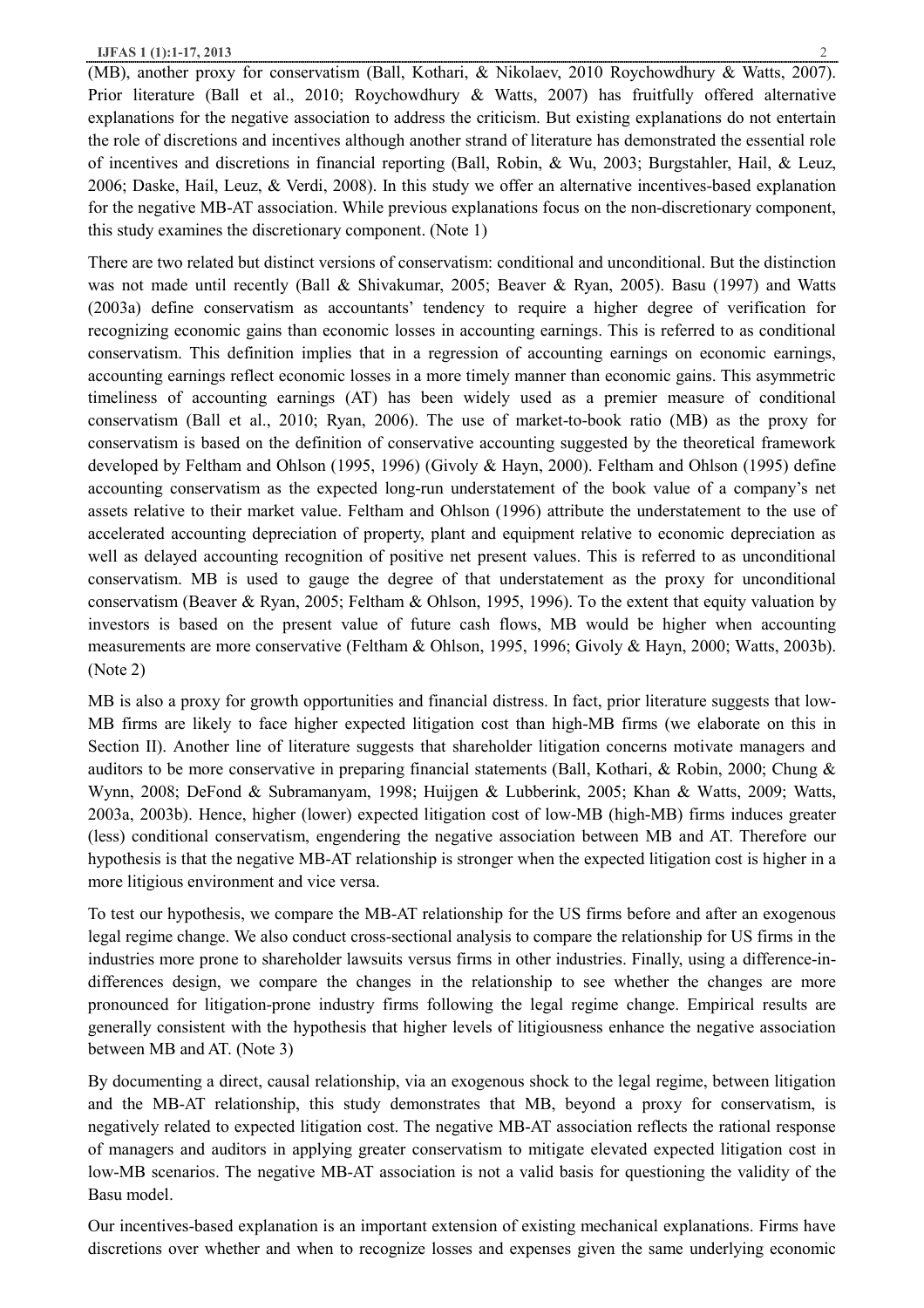conditions and changes in economic conditions (Beatty & Weber, 2006). Ramanna and Watts (2007) find that, due to debt covenant and CEO reputation concerns, 69% of the firms with market indications of goodwill impairment fail to recognize impairment losses in compliance with SFAS 142 in a compelling scenario in which their MB ratios dip below one despite the public outcry over a series of scandals (e.g., Enron, Worldcom). We document that managers and auditors are more likely to recognize economic losses in accounting earnings in a highly litigious environment given the same underlying economic conditions as reflected in their MB ratios.

Second, this study is also related to Beaver and Ryan (2005) who develop a general model of conditional and unconditional conservatism under uncertainty to help structure and interpret the negative association. They argue that it is critical for accounting standard setters, researchers and teachers and users of financial reports to understand that negative association and its implications given the importance of conservatism in accounting. While Beaver and Ryan (2005) emphasize that discretionary behavior over either form of conservatism is fertile ground for future research, they choose to abstract away from discretions and incentives in their model. (Note 4)

Third, this study also highlights the public policy significance of securities class action lawsuits by differentiating the role of public SEC enforcement from the role of private enforcement in financial reporting. Prior literature (Huijgen & Lubberink, 2005; Thornton, 2002) asserts that the SEC is more rigorous than its counterparts in other countries in enforcing accounting standards. However, private enforcement dwarfs public SEC enforcement (Coffee, 2006; Jackson, 2007). Since the SEC has limited resources, private litigation is a more effective deterrent preventing accounting fraud (Seligman, 1994). This study provides empirical evidence on that assertion by documenting variations in conditional conservatism given the same MB for firms exposed to high vs. low litigation risk while subject to the same SEC enforcement.

This study also contributes to the debate on whether shareholder litigation is an effective governance mechanism (Rogers & Buskirk, 2009) by documenting the impact of alternative legal regimes on incentives and earnings properties. This study adds to the literature on the consequences of the controversial US Private Securities Litigation Reform Act enacted in 1995.

This study is also related to Gigler, Kanodia, & Sapra (2009) and Chen, Hemmer, & Zhang (2007). Gigler et al. (2009) argue that accounting conservatism actually reduces the efficiency of debt contracts. While Gigler et al. (2009) welcome the benefits of asymmetric timeliness (AT) in increasing the probability of low signals when the future is gloomy, they are concerned about the "false alarm" harm of AT in increasing the probability of low signals when the future is bright. We empirically show that AT increases the probability of low signals when the future is bright as reflected in high MB, confirming their conjecture. Their concern about false alarm is justified. We also demonstrate the benefits of AT in increasing the probability of low signals when the future is gloomy as reflected in low MB. However the increase in the probability of low signals when the future is gloomy far exceeds the "false alarm" increase in the probability of low signals when the future is bright. It suggests that the false alarm noise introduced by conservatism is more than offset by the reduction in earnings inflation, making accounting reports more informative about managerial actions and improving the contracting efficiency (Chen et al., 2007). (Note 5)

This study also contributes to the debate on whether the book-to-market ratio (BM) is a proxy for risk or the product of mispricing in the broad context of the market efficiency debate in the finance literature (Frankel  $\&$ Lee, 1998; Hahn, O'Neill, & Swisher, 2010). Numerous studies (Dempsey, 2010; Fama & French, 1992) have documented a robust positive association between BM and stock returns. A large number of studies (Daniel & Titman, 1997; Fama & French, 1993, 1996) have attempted to explain the BM effect. Demystifying the BM effect sheds light on whether using the popular Fama and French (1993) model as an asset pricing model is justified (Dempsey, 2010; Hahn et al., 2010). While this study does not directly address the question of why BM is correlated with excess returns, we demonstrate that BM is a proxy for litigation risk.

The paper continues as follows. Section II develops the hypothesis. Section III discusses methodology. Section IV presents empirical results followed by robustness tests in Section V. We conclude with a summary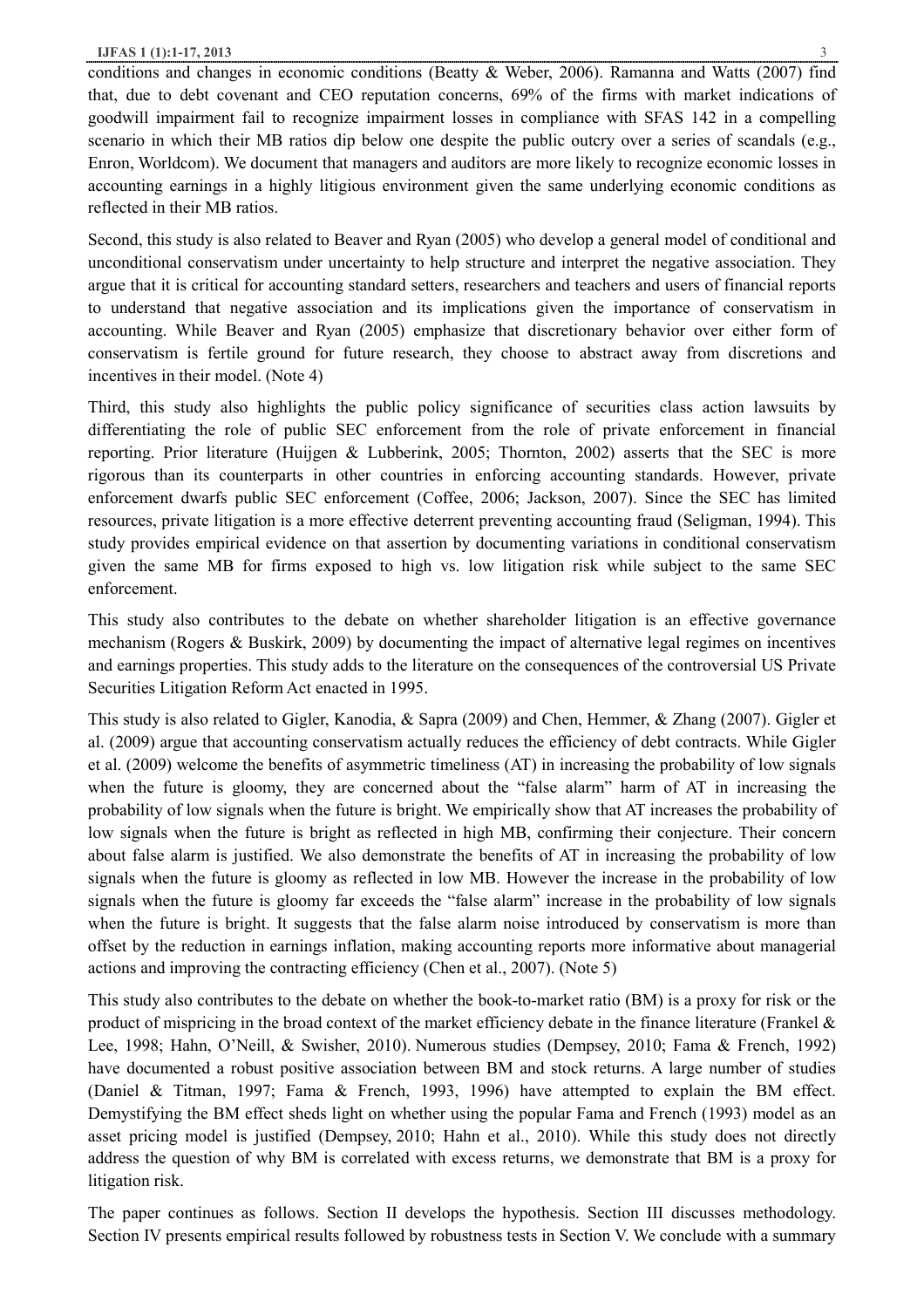of the findings, limitations, and suggestions for future research in Section VI.

## **2. Prior literature and hypothesis development**

Prior literature suggests that ex-ante litigation cost increases as MB dips below a threshold. In the finance literature, one prominent explanation of the book-to-market premium in returns is that high book-to-market (i.e., low MB) firms are assigned higher risk premium because of the greater distress risk (Fama & French, 1993, 1995, 1996; Griffin & Lemmon, 2002; Hahn et al., 2010). Vassalou and Xing (2004) show that BM acts as a proxy for default risk. Accounting literature has documented a link between financial distress and higher probabilities of shareholder lawsuits (Lys &Watts, 1994; Shu, 2000; Stice, 1991). It suggests that exante litigation cost will increase as MB dips below a threshold.

Meanwhile, low MB reflects poor stock price performance over the past six years (Beaver & Ryan, 1993). Investment losses from poor stock returns give investors incentives and legal basis to take legal actions against the firm, managers and auditors, among others, to recoup their losses. Poor stock price performance has been linked to higher probabilities of lawsuits (Johnson, Kasznik, & Nelson, 2000, 2001; Shu, 2000). It suggests that ex-ante litigation cost will increase as MB dips below a threshold.

Additionally, low MB reflects low unconditional conservatism and signals higher likelihood of asset and\or earnings overstatement. For instance, the failure of accountants to write off assets whose value has dipped below their carrying values as required under GAAP can produce low MB (Penman, Richardson, & Tuna, 2007). Overstatement of assets and\or earnings in low-MB scenarios facilitates shareholder lawsuits because investors could point to such overstatement as a pretext for launching lawsuits against the firm, managers and auditors to recoup their losses. It suggests that ex-ante litigation cost will increase as MB dips below a threshold.

Low MB is also consistent with the scarcity of lucrative growth opportunities (Roychowdhury & Watts, 2007; Smith & Watts, 1992). When growth slows or reverses as indicated by low MB, managers are tempted to inflate accounting numbers and maintain the appearance of consistent growth (Summers & Sweeney, 1998). When firms are in distress as indicated by low MB, managers have stronger incentives to avoid recognizing economic losses that might trigger the violation of debt covenants and hurt stock prices restricting the financing ability of the firm. Empirically, Ramanna and Watts (2007) report that 69% of the firms fail to recognize goodwill impairment losses as required by SFAS 142 in a compelling scenario in which their MB ratios dip below one. It suggests that moral hazard and adverse selection incentives motivate managers to be less conservative when MB is low, pointing to a positive relationship between MB and AT and posing a challenge to the negative association documented in prior literature.

In summary, as MB declines, shareholders are more likely to suffer losses, and managers are tempted to hide bad news from investors (hence, less conditional conservatism) that, when revealed, will lead to even greater investment losses triggering lawsuits. Hence expected litigation cost will increase as MB dips below a threshold. Consistent with that conjecture, Lys and Watts (1994) report that the litigation sample MB drops substantially between the median wrongdoing year and the filing year; the litigation sample has lower MB compared with control sample in the filing year. Consequently, there exists an embedded litigation cost for low-MB firms.

When a legal regime change occurs, the embedded litigation cost will change for low-MB firms. Higher expected litigation cost in a highly litigious environment induces greater conditional conservatism (i.e., more timely recognition of losses) for low-MB firms, and vice versa. In a highly litigious environment, litigation plays a deterrent role and more than offsets moral hazard and adverse selection incentives (Watts, 2003a). The severe legal cost of exercising discretion to boost accounting earnings will dominate the benefit of postponing the recognition of economic losses in accounting earnings. In a less litigious environment, in contrast, the disciplinary effects of shareholder litigation are compromised and thus less likely to offset moral hazard and adverse selection incentives. Consistent with that argument, Kothari, Shu, and Wysocki (2009) document that managers have incentives to withhold bad news but such incentives are subdued in the presence of greater litigation risk. Therefore, our hypothesis is that the relationship between MB and AT is positively related to the level of litigiousness. (Note 6)

The exogenous US legal developments in the 1990s provide a quasi-experimental setting to test our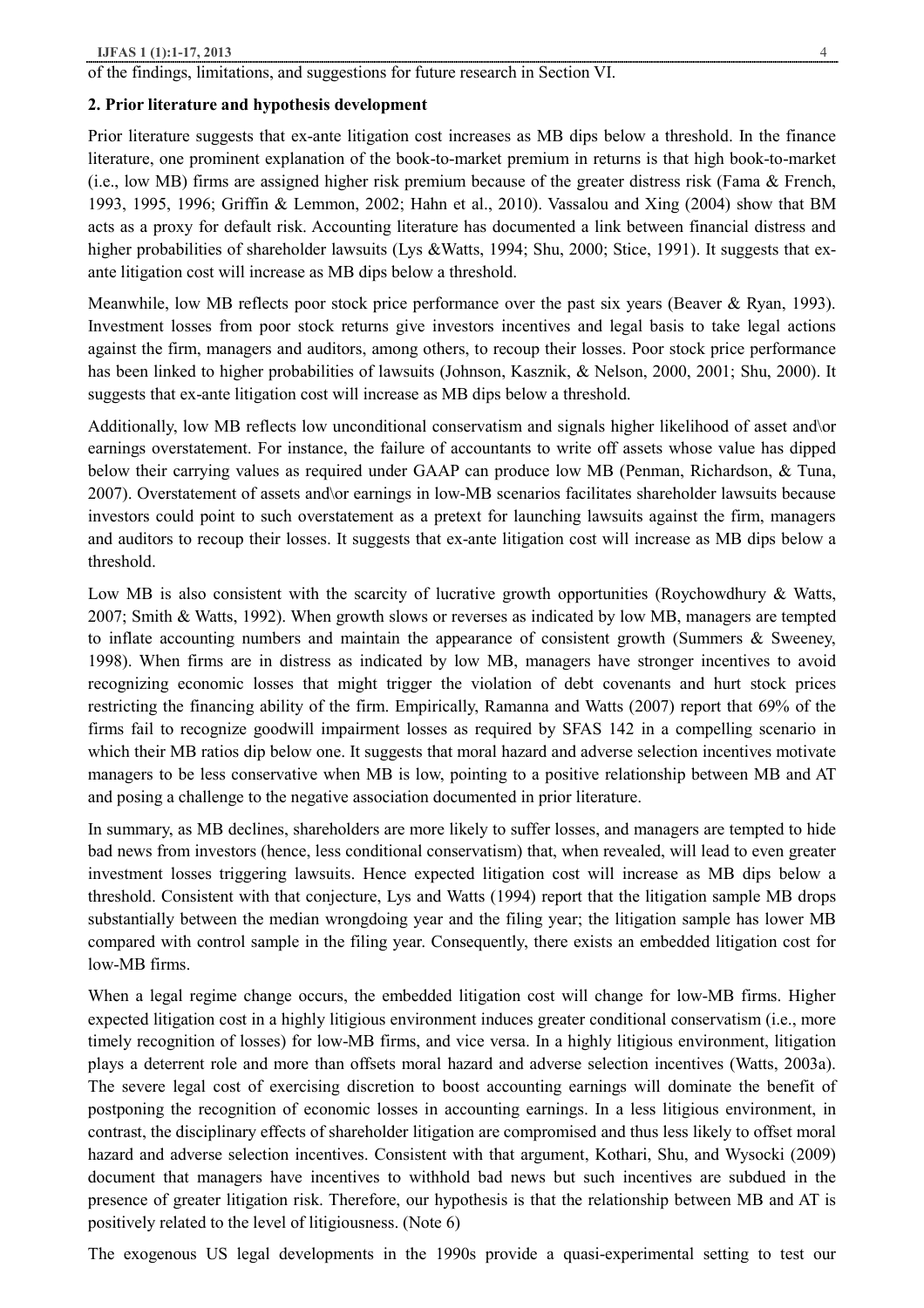hypothesis. In the early 1990s, the accounting profession was facing excessively litigious environment (Ali & Kallapur, 2001; Gottlieb & Doroshow, 2002; Solomon & Berton, 1993). This led to intensive lobbying by accounting firms for significant legal reform that eventually led to the promulgation of the Private Securities Litigation Reform Act (the Act hereafter) in December 1995. The 1995 Act substantially revised the 1933 Securities Act and the 1934 Securities Exchange Act and increased restrictions on private litigants' ability to sue managers and professional advisors for investment losses from securities fraud (Ali & Kallapur, 2001; Johnson et al., 2000). Along with a major Supreme Court decision in 1994, the Act significantly reduces the level of litigiousness (Ali & Kallapur, 2001; Coffee, 2006; Geiger & Raghunandan, 2001; Holthausen, 2009; Johnson et al., 2000; Lee & Mande, 2003; Levine & Pritchard, 1998; Mahoney, 2009; Seetharaman, Srinidhi, & Swanson, 2005; Venuti, 2004). The Act, by weakening the disciplinary effects of shareholder litigation, even allegedly contributed to the accounting scandals (Greenberger, 2002). Given the decrease in litigiousness following the legal regime change, our first empirical hypothesis is as follows: (Note 7)

*H1: The negative association between MB and conditional conservatism weakens as the level of litigiousness decreases following the 1994 Supreme Court decision and the 1995 Act.*

If our hypothesis is true, one should observe that positive relationship both over time and cross-sectionally whenever there are variations in the level of litigiousness. Corroborating evidence from both cross-sectional and inter-temporal changes analysis will enhance confidence in the results.

Certain industries are more vulnerable to securities litigation than others at a given time. Francis et al. (1994) find that four industries experience relatively high incidence of shareholder lawsuits. This way of classifying high vs. low shareholder litigation risk industries has been validated and used in many studies (Ali & Kallapur, 2001; Field, Lowry, & Shu, 2005; Johnson et al., 2000, 2001; Rogers & Stocken, 2005; Shu, 2000). Those litigation-prone industries are most likely to be affected by the legal regime change (Ali & Kallapur, 2001; Johnson et al., 2000, 2001). Hence, our second empirical hypotheses are as follows: (Note 8)

Hypothesis 2a: *Prior to the 1994 Supreme Court decision and the 1995 Act, litigation-prone industry firms exhibit a stronger negative association between MB and conditional conservatism.*

Hypothesis 2b: *Following the 1994 Supreme Court decision and the 1995 Act, litigation-prone industry firms will experience a greater decrease in the MB-conditional conservatism association than firms in other industries.* 

## **3. Methodology**

### *3.1 Measure of conditional conservatism*

We use the Basu (1997) asymmetric timeliness (AT) to measure conditional conservatism at the portfolio level. We estimate the Basu (1997) regression model as follows:

$$
X = \beta_0 + \beta_1 D + \beta_2 R + \beta_3 (D \times R) + \varepsilon
$$
 (1)

where firm and time subscripts are omitted. *X* is net income (loss) (Compustat #172) reported in period *t* divided by the market value of common equity (Compustat #25 × Compustat #199) in period *t−1*; *R* is equal to annual stock returns for the year ending three months after the fiscal year end; *D* is equal to one if *R* is negative, zero otherwise. *R* is used as a proxy for news or economic earnings, where positive returns proxy for good news or economic gains and negative returns proxy for bad news or economic losses.  $\beta_2$  is an estimate of good news timeliness and  $\beta_3$  is an estimate of asymmetric timeliness (AT) as the measure of conditional conservatism. A positive value for  $\beta_3$  implies that accounting earnings are more timely in recognizing economic losses than economic gains. (Note 9)

## *3.2 Empirical model*

To test H1, we estimate equation (2) for the samples before versus after the legal regime change, respectively:

$$
X = \beta_0 + \beta_1 D + \beta_2 R + \beta_3 (D \times R) + \beta_4 LMB + \beta_5 (LMB \times D) + \beta_6 (LMB \times R) + \beta_7 (LMB \times D \times R) + \epsilon \tag{2}
$$

where LMB is a dummy variable equal to one if the beginning MB is less than one, zero otherwise; all other variables are as previously defined. The coefficient  $\beta_7$  will be positive for a negative association between MB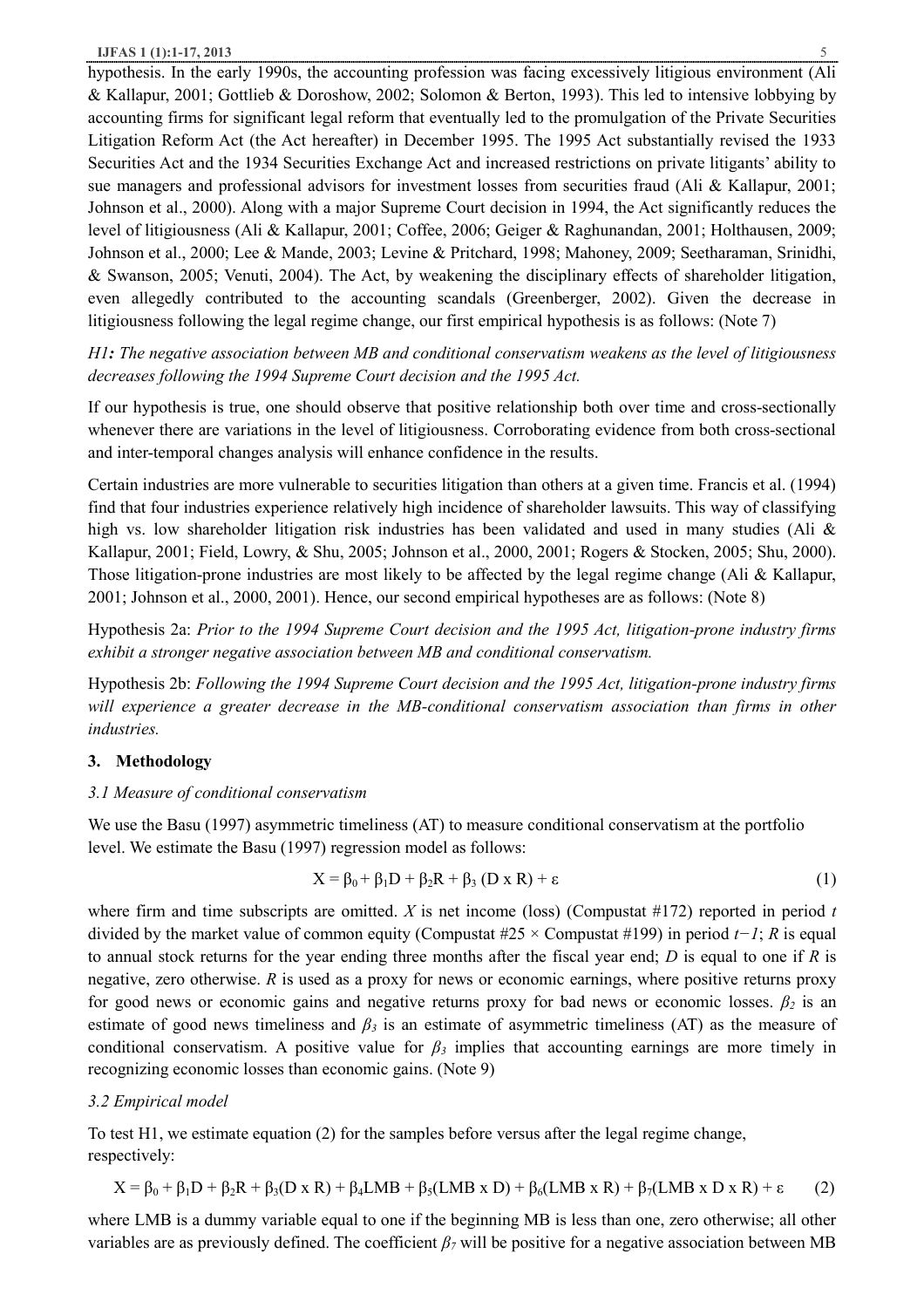and AT. H1 predicts that  $\beta_7$  will decrease following the legal regime change. Like Ball and Shivakumar (2005), we make no predictions for other coefficients or changes in other coefficients.  $\beta_l$  is the deflated earnings for high-MB firms with negative returns.  $\beta_2$  is an estimate of good news timeliness for high-MB firms.  $\beta_3$  is an estimate of asymmetric timeliness (AT) for high-MB firms.  $\beta_4$  is the deflated earnings for low-MB firms relative to high-MB firms.  $\beta_5$  is the deflated earnings for low-MB firms with negative returns relative to other firms.  $\beta_6$  is the good news timeliness for low-MB firms relative to high-MB firms. (Note 10)

To test H2, we estimate equation (2) for litigation-prone industry firm-year observations versus other firmyear observations before and after the legal regime change, respectively. H2a predicts that litigation-prone industry firms will exhibit greater  $\beta_7$  than firms in other industries. H2b predicts that the decrease in  $\beta_7$  will be more pronounced for litigation-prone industry firms than for firms in other industries following the legal regime change.

# *3.3 Data and sample selection*

Accounting data are downloaded from COMPUSTAT. Data on stock returns are obtained from Center for Research in Security Prices (CRSP). We delete firm-year observations that do not have all the required data items (i.e., X, R and MB) available for our analysis. We drop the financial services and utilities firms to eliminate the potential effects of the differences in the firms' regulatory environments. We compute annual returns (R) by compounding CRSP monthly stock returns, requiring that all 12 monthly CRSP returns be available. We drop the top and bottom  $1\%$  observations of deflated earnings  $(X)$  and annual returns  $(R)$  to mitigate the undue influence of outliers. The resulting sample consists of 24 725 firm-year observations for 7 107 firms over the sample periods 1991-93 and 1996-98. We do not include 1994 and 1995 to eliminate any potential contamination of the 1994 Supreme Court decision and the 1995 Act.

# *3.4 Descriptive statistics*

Panel A of Table 1 contains descriptive statistics. The 1996-98 sample firms are larger than the 1991-93 firms, consistent with inflation and growth. MV is similar to those reported in Pae, Thornton, & Welker (2005) and LaFond and Watts (2008). MB is slightly greater after the legal regime change. We are interested in the changes in the association between AT and MB. The change in MB itself is not of particular concern to this study. MB is similar to the mean of 3.82 reported in Pae et al. (2005). The 1991-93 firms have more favorable stock performance than the 1996-98 firms. The favorable stock returns are associated with reduced probabilities of litigation for average individual firms, in contrast to the highly litigious macro-environment prior to the legal regime change. This works against our hypothesis based on higher average levels of litigation risk in the economy prior to the legal regime change.

Panel B of Table 1 reports pair-wise correlations, where the upper right (lower left) hand portion displays the Pearson product-moment (Spearman rank-order) correlations. The correlations are similar to those reported in Pae et al. (2005), Khan and Watts (2009), and LaFond and Watts (2008). For instance, *X* and *R* are positively correlated. *MV* and *X* are positively correlated. There is no significant correlation between MB and other variables in the top Pearson correlations but all those correlations become significant at the bottom Spearman rank correlations. This indicates the non-linear nature of the correlations between MB and other variables.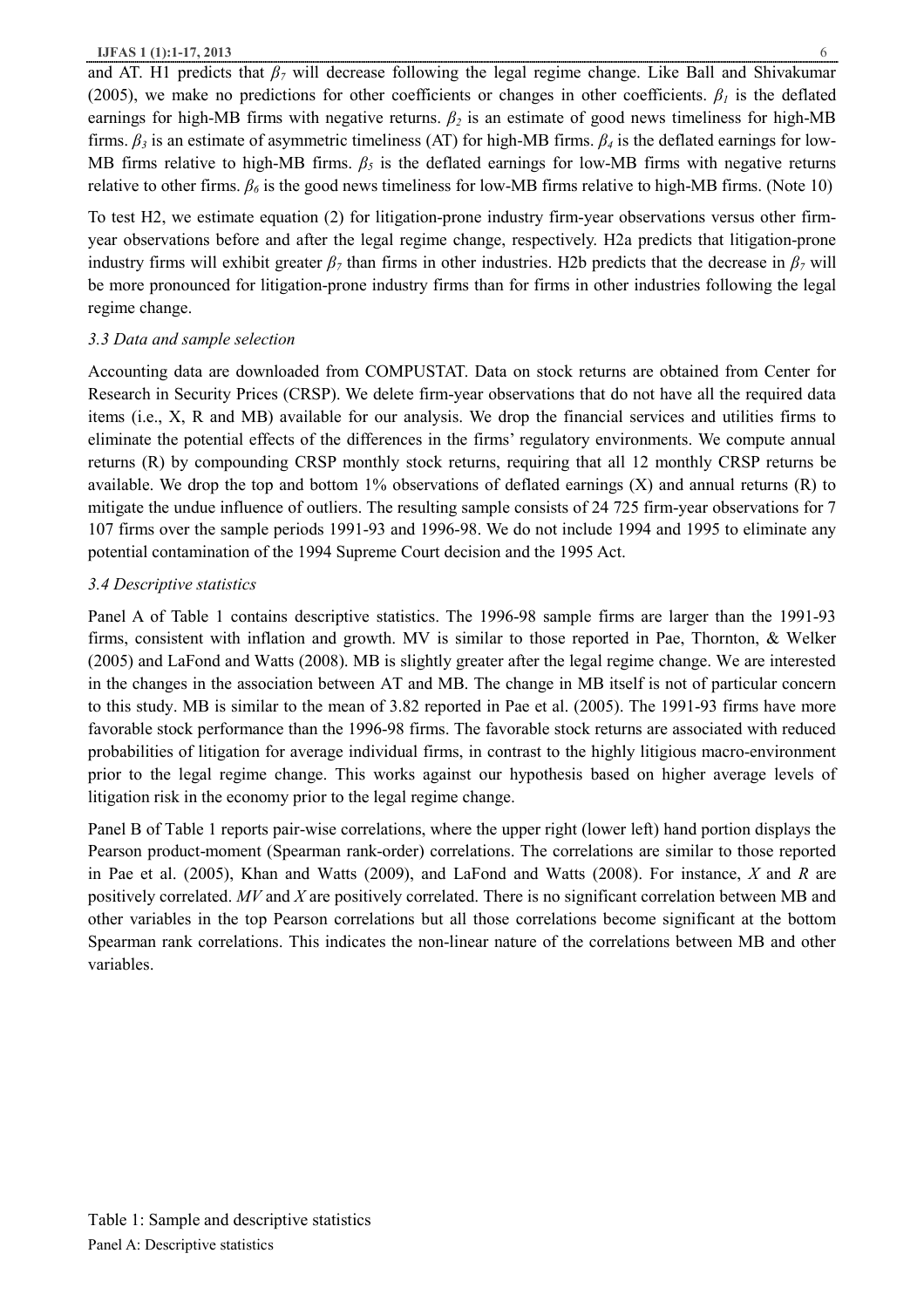|                  |                 | 1991-93 (Pre-Act) |         |         |       |
|------------------|-----------------|-------------------|---------|---------|-------|
| Variable         |                 | N                 | Mean    | Median  | Std.  |
| MV               |                 | 10 5 64           | 1 0 8 3 | 79      | 4471  |
| MВ               |                 | 10 567            | 3.20    | 1.72    | 72.69 |
| R                | All firms       | 10 5 67           | 0.19    | 0.08    | 0.59  |
|                  | Good news firms | 6 1 1 5           | 0.52    | 0.33    | 0.56  |
|                  | Bad news firms  | 4 4 5 2           | $-0.26$ | $-0.22$ | 0.19  |
|                  | All firms       | 10 567            | $-0.03$ | 0.04    | 0.26  |
| $\boldsymbol{X}$ | Good news firms | 6 1 1 5           | 0.02    | 0.06    | 0.21  |
|                  | Bad news firms  | 4452              | $-0.09$ | 0.01    | 0.29  |

| 1996-98 (Post-Act) |                 |         |         |         |         |  |
|--------------------|-----------------|---------|---------|---------|---------|--|
| Variable           |                 | N       | Mean    | Median  | Std.    |  |
| MV                 |                 | 14 124  | 2 0 2 5 | 141     | 10 3 20 |  |
| MВ                 |                 | 14 158  | 3.92    | 2.39    | 37.85   |  |
| R                  | All firms       | 14 158  | 0.05    | $-0.03$ | 0.54    |  |
|                    | Good news firms | 6 7 1 7 | 0.48    | 0.34    | 0.45    |  |
|                    | Bad news firms  | 7441    | $-0.34$ | $-0.32$ | 0.22    |  |
|                    | All firms       | 14 158  | $-0.01$ | 0.04    | 0.15    |  |
| X                  | Good news firms | 6 7 1 7 | 0.03    | 0.06    | 0.13    |  |
|                    | Bad news firms  | 7441    | $-0.04$ | 0.01    | 0.15    |  |

| Panel B: Correlation matrix (Pearson top and Spearman bottom) |  |  |  |
|---------------------------------------------------------------|--|--|--|
|                                                               |  |  |  |

|     | -------    |            |           |          |
|-----|------------|------------|-----------|----------|
|     |            |            | МV        | МB       |
| x r |            | $0.19***$  | $0.06***$ | $-0.0$   |
|     | $0.39***$  |            | $0.05***$ | $0.00\,$ |
| MV  | $0.25***$  | $0.21***$  |           | $0.00\,$ |
| MB  | $-0.08***$ | $-0.11***$ | $0.30***$ |          |

\*\*\*, \*\*, \* statistically significant at 1%, 5% and 10%, respectively.

MV, market value, is equal to the number of common shares outstanding times closing share price (Compustat  $\#199 \times$  Compustat  $\#25$ ) at the end of the fiscal year (in \$millions). *MB* is the ratio of market-tobook value of common equity at the beginning of fiscal year. *R* is equal to annual stock returns for the year ending three months after the fiscal period end. *X* is equal to net income (loss) for the year deflated by the market value at the beginning of the year.

## *3.5 Normality tests*

We examine whether the dependent variable, deflated earnings (*X*), and one major independent variable, annual return (*R*), are normally distributed. Note that the other major independent variable, LMB, is a dummy variable allowing for non-linearity. Normally distributed random variables should have skewness of zero and kurtosis of three. *X* has skewness of −3.73 (−2.14) and kurtosis of 23.27 (9.40) for 1991-93 (1996- 98) firm-year observations; *R* has skewness of 1.80 (1.11) and kurtosis of 8.24 (4.94) for 1991-93 (1996-98) firm-year observations. They are not quite normally distributed but are reasonably close to normality.

#### **4. Results**

We hypothesize that the negative relationship between MB and conditional conservatism is positively related to the level of litigiousness. Panel A of Table 2 presents the empirical results for the basic Basu model and the expanded model with MB, respectively. The results from the basic Basu (1997) model show a significant decrease in asymmetric timeliness  $(AT)$  (i.e., the coefficients on D x R) for all firms. The decrease in AT is consistent with the litigation explanation for conservatism and the decrease in the level of litigiousness following the legal regime change. The expanded model results confirm the negative association between AT and MB (i.e., the positive coefficients on  $LMB\times D\times R$ ). Consistent with H1, the results demonstrate a significant decrease in the negative association following the legal regime change. The negative association between AT and MB moderates in a less tight legal regime. Thus, H1 is supported. (Note 11)

Panel B and Panel C of Table 2 present empirical results consistent with H2. Consistent with prior literature, the results show negative relationships between AT and MB (i.e., positive coefficients on *LMB*×*D*×*R*). Consistent with H2a, litigation-prone industries show stronger MB-AT association especially prior to the legal regime change. The difference is statistically significant. H2a is supported. Consistent with the decrease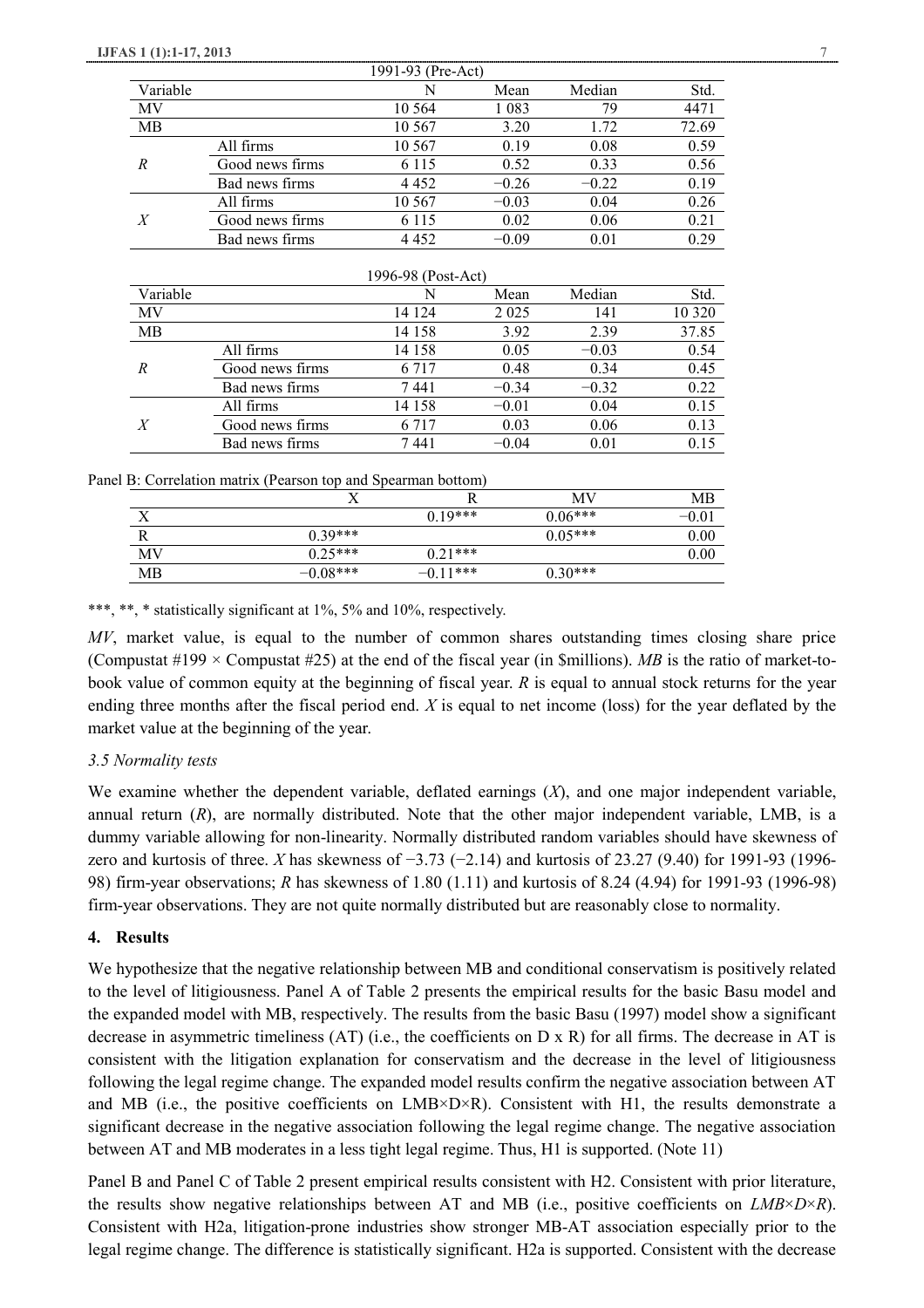in litigiousness following the legal regime change, Panel C shows a significant decrease in AT for high-MB firms. Consistent with H1, there are significant decreases in the MB-AT association for both litigation-prone industry firms and firms in other industries. Consistent with H2b, the decrease in the MB-AT association for litigation-prone industries is about three times the decrease for other industries. The difference-in-differences is statistically significant. The more pronounced decrease for litigation-prone industries corroborates our H1 results and enhances confidence that the decrease in the MB-AT association is attributed to the decrease in the level of litigiousness following the legal regime change. In short, H2 is supported. (Note 12)

Table 2: Legal regime change and the MB-AT association

$$
X = \beta_0 + \beta_1 D + \beta_2 R + \beta_3 (D \times R) + \varepsilon
$$
  
(1)  

$$
X = \beta_0 + \beta_1 D + \beta_2 R + \beta_3 (D \times R) + \beta_4 L M B + \beta_5 (L M B \times D) + \beta_6 (L M B \times R) + \beta_7 (L M B \times D \times R) + \varepsilon
$$
 (2)

Panel A: Legal regime change and changes in the MB-AT association (H1)

|                         | Basic Basu model |             |             | Expanded model with MB |             |             |
|-------------------------|------------------|-------------|-------------|------------------------|-------------|-------------|
|                         | 1991-93          | 1996-98     | Changes     | 1991-93                | 1996-98     | Changes     |
| Coefficients            | (t-value)        | $(t-value)$ | $(t-value)$ | (t-value)              | $(t-value)$ | $(t-value)$ |
|                         | 0.01             | 0.03        | 0.02        | 0.04                   | 0.03        | $-0.01$     |
| Intercept               | (4.01)           | (13.51)     | (4.01)      | (12.06)                | (14.48)     | $(-0.17)$   |
| D                       | $-0.00$          | $-0.01$     | $-0.01$     | 0.00                   | $-0.00$     | $-0.00$     |
|                         | $(-0.18)$        | $(-1.84)$   | $(-0.66)$   | (0.71)                 | $(-0.69)$   | $(-0.97)$   |
| $\mathbb{R}$            | 0.00             | $-0.00$     | $-0.00$     | 0.00                   | $-0.00$     | $-0.00$     |
|                         | (0.36)           | $(-0.24)$   | $(-0.44)$   | (0.55)                 | $(-0.37)$   | $(-0.66)$   |
| $D \times R$            | 0.40             | 0.20        | $-0.20$     | 0.28                   | 0.18        | $-0.10$     |
|                         | (13.72)          | (20.09)     | $(-6.58)$   | (13.29)                | (19.81)     | $(-4.16)$   |
| <b>LMB</b>              |                  |             |             | $-0.08$                | $-0.01$     | 0.07        |
|                         |                  |             |             | $(-6.74)$              | $(-1.06)$   | (4.31)      |
| $LMB \times D$          |                  |             |             | 0.00                   | $-0.03$     | $-0.03$     |
|                         |                  |             |             | (0.15)                 | $(-1.52)$   | $(-0.98)$   |
| $LMB \times R$          |                  |             |             | 0.01                   | 0.00        | $-0.01$     |
|                         |                  |             |             | (0.54)                 | (0.25)      | $(-0.20)$   |
| $LMB \times D \times R$ |                  |             |             | 0.62                   | 0.15        | $-0.47$     |
|                         |                  |             |             | (6.67)                 | (3.46)      | $(-4.59)$   |
| $R^2$                   | 0.08             | 0.11        |             | 0.17                   | 0.13        |             |
| N                       | 10 567           | 14 158      |             | 10 5 67                | 14 158      |             |
|                         |                  |             |             |                        |             |             |

Panel B: Cross-sectional and difference-in-differences analysis (H2)

| Samples          | 1991-93 γ<br>$(t-value)$ | 1996-98 γ<br>(t-value) | Differences<br>$(t-value)$ |
|------------------|--------------------------|------------------------|----------------------------|
| Litigation-prone | 1.11                     | 0.17                   | $-0.94$                    |
| Industries       | (5.05)                   | (1.98)                 | $(-3.97)$                  |
| $(n = 6 412)$    |                          |                        |                            |
| Other Industries | 0.47                     | 0.16                   | $-0.31$                    |
| $(n = 18313)$    | (4.86)                   | (3.10)                 | $(-2.90)$                  |
| Differences      | 0.64                     | 0.01                   | $-0.63$                    |
| $(t-value)$      | (2.67)                   | (0.18)                 | $(-2.40)$                  |

#### Panel C: Detailed results for H2

|              |           | Litigation-prone Industries |             |           | Other Industries |                    |
|--------------|-----------|-----------------------------|-------------|-----------|------------------|--------------------|
| Coefficients | 1991-93   | 1996-98                     | Differences | 1991-93   | 1996-98          | <b>Differences</b> |
|              | (t-value) | (t-value)                   | $(t-value)$ | (t-value) | (t-value)        | (t-value)          |
|              | 0.04      | 0.03                        | $-0.01$     | 0.03      | 0.03             | $-0.00$            |
| Intercept    | (6.55)    | (7.55)                      | $(-1.08)$   | (10.32)   | (12.01)          | $(-0.33)$          |
| D            | $-0.01$   | $-0.02$                     | $-0.01$     | 0.01      | 0.00             | $-0.01$            |
|              | $(-0.49)$ | $(-2.40)$                   | $(-0.79)$   | (1.14)    | (1.17)           | $(-0.26)$          |
| R            | 0.01      | $-0.02$                     | $-0.03$     | $-0.00$   | 0.01             | 0.01               |
|              | (0.72)    | $(-2.18)$                   | $(-2.04)$   | $(-0.09)$ | (2.48)           | (1.62)             |
| $D \times R$ | 0.25      | 0.18                        | $-0.07$     | 0.30      | 0.18             | $-0.12$            |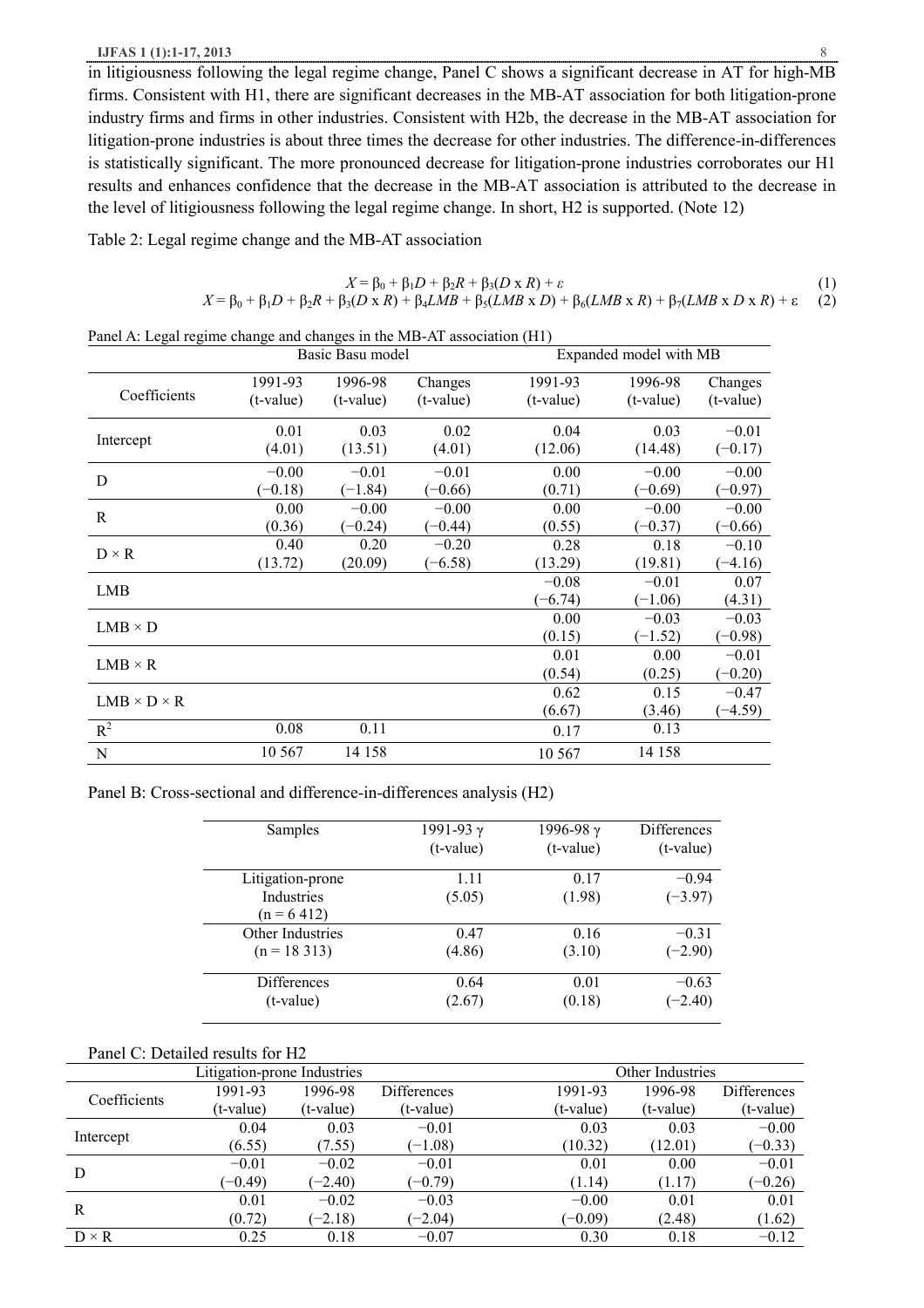| <b>IJFAS 1 (1):1-17, 2013</b> |           |           |           |           |           | 9         |
|-------------------------------|-----------|-----------|-----------|-----------|-----------|-----------|
|                               | (6.31)    | (10.06)   | $(-1.68)$ | (11.76)   | (16.80)   | $(-4.31)$ |
| <b>LMB</b>                    | $-0.11$   | $-0.05$   | 0.06      | $-0.07$   | 0.01      | 0.08      |
|                               | $(-4.31)$ | $(-2.51)$ | (1.65)    | $(-5.39)$ | (0.57)    | (4.39)    |
| $LMB \times D$                | 0.12      | 0.02      | $-0.10$   | $-0.03$   | $-0.04$   | $-0.01$   |
|                               | (2.23)    | (0.50)    | $(-1.60)$ | $(-1.15)$ | $(-2.23)$ | $(-0.37)$ |
| $LMB \times R$                | 0.03      | 0.05      | 0.02      | 0.01      | $-0.02$   | $-0.03$   |
|                               | (0.92)    | (1.42)    | (0.48)    | (0.31)    | $(-0.93)$ | $(-0.87)$ |
| $LMB\times D\times R$         | 1.11      | 0.17      | $-0.94$   | 0.47      | 0.16      | $-0.31$   |
|                               | (5.05)    | (1.98)    | $(-3.97)$ | (4.86)    | (3.10)    | $(-2.90)$ |
| $R^2$                         | 0.23      | 0.13      |           | 0.15      | 0.13      |           |
| N                             | 2 5 2 1   | 3 8 9 1   |           | 8 0 4 6   | 10 267    |           |

*D* is an indicator variable equal to 1 if *R* is negative and 0 otherwise. *LMB* is a dummy variable equal to one if lagged *MB* is less than one, zero otherwise. Litigation-prone industries are as follows: Computers (SIC codes 3570-3577 and 7370-7374), electronics (SIC Codes 3600-3674), and retail (SIC codes 5200-5961). All *t*-statistics are based on cluster analysis at the firm level to correct for standard errors as each firm contributes more than one observation. Results remain intact with cluster analysis at the firm-year level.

In summary, the above results demonstrate a significant decrease in the negative association between MB and conditional conservatism, as the level of litigiousness decreases following the legal regime change. The H2 results based on the cross-sectional analysis and the difference-in-differences design confirm the H1 results from the inter-temporal changes analysis. The *exogenous* shock to the legal regime makes this positive link interpretable as a causal relationship as opposed to an empirical association. However, additional factors need to be considered before reaching a conclusion. We present the results from robustness tests next.

# **5. Additional analysis**

# *5.1 Alternative low-MB definitions*

Recall that we define "low" MB as lagged MB being less than one in our tests. This definition is particularly interesting because, with MB being less than one, net assets are carried at more than their going concern value for accounting purposes. We can observe how managers exercise their discretion over conditional conservatism in response to asset impairment and how auditors might play their policing role differently given the changes in the level of litigiousness related to the legal regime change.

However, another potential confounding factor is that MB tends to vary across industries. For instance, one might argue that firms in fast-growing high-tech industries typically have fewer tangible assets and higher MB yet still face elevated levels of litigation risks. We argue that high-MB firms in high-tech industries will face negligible risk of litigation when they enjoy strong stock price performance and recognize bad news in a timely manner. Low-MB firms in high-tech industries prone to lawsuits are likely to face higher levels of litigation risk compared with low-MB firms in other industries. Nevertheless we repeat our analysis using the industry median MB as the cutoff to address the concern. That is, firms whose beginning MB falls below industry median are classified as low-MB. Table 3 shows that our primary results are robust to this robustness test. Consistent with H1, the results from this robustness test show a significant decrease in the MB-AT association following the legal regime change. Untabulated results also support H2a (*t* = 1.86) and H2b  $(t = -1.90)$ .

We also repeat our analysis by allocating firm-year observations to quintiles based on the lagged MB. We also use the top two quintiles as high-MB firms and bottom two quintiles as low-MB firms. The results are robust to these alternative definitions of "low" MB firms. The results remain intact when we use the same MB cutoffs before and after the legal regime change. We also drop those firms whose lagged MB dip below one when we use the industry median MB as the cutoff, results are similar. It suggests that the results are not exclusively driven by those firms whose lagged MB are less than one. These results remain intact using the industry level analysis.

## *5.2 Industry level analysis*

We repeat our analysis at the industry level to alleviate measurement error concerns with the Basu model. Givoly et al. (2007) and Ryan (2006) argue that industry level analysis is one feasible way to address some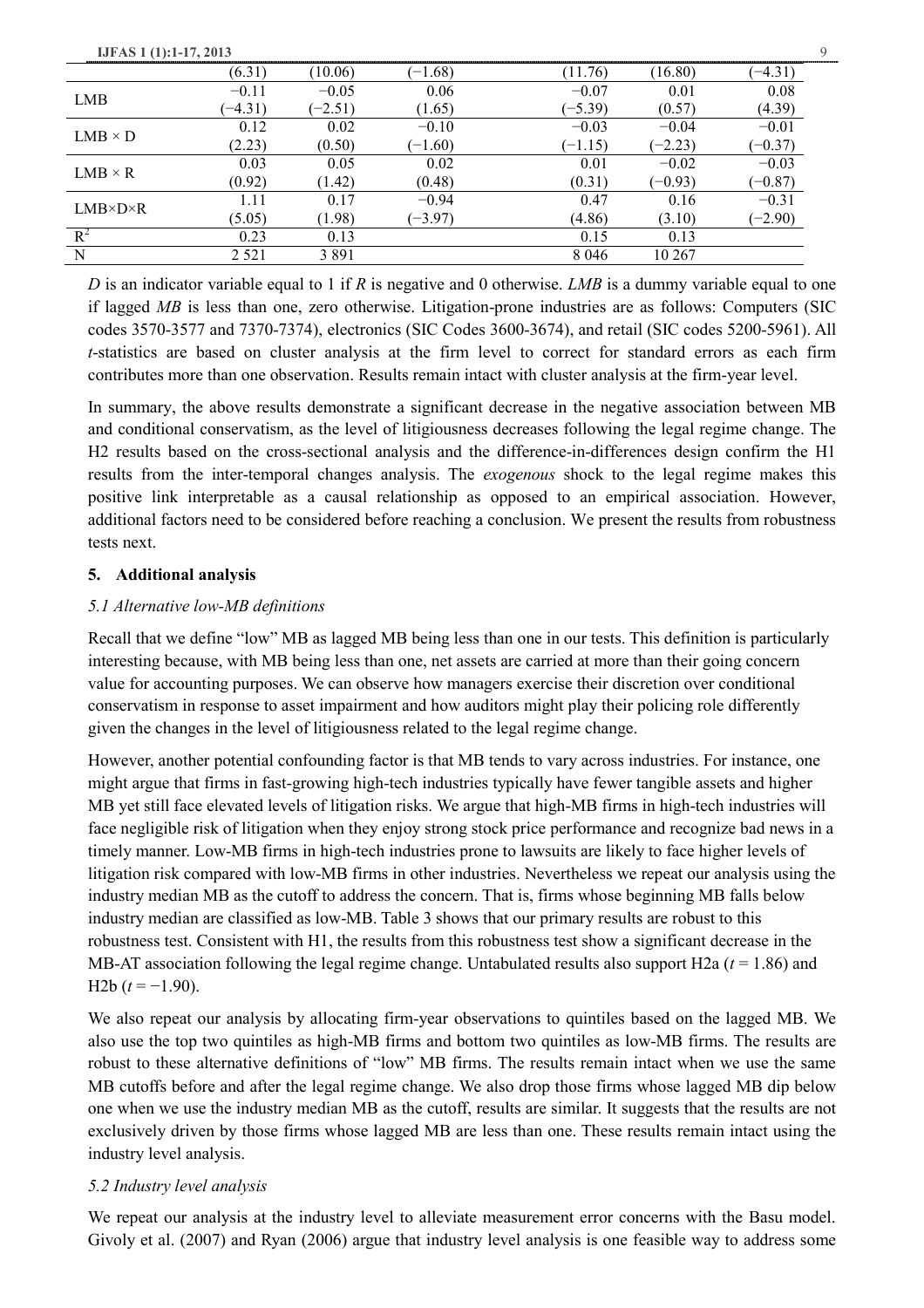of the concerns with the Basu measure. Table 3 also presents the industry level results. Like the primary results, the results from this robustness test show negative relationships between MB and AT (i.e., the positive coefficients on LMB  $\times$  D  $\times$  R). Again, the results show a significant decrease in the MB-AT relationship, supporting our hypothesis that the MB-AT relationship is positively related to the level of litigiousness. Untabulated results also support H2a (*t* = 2.62) and H2b (*t* = −2.46). In short, our primary results are robust to the industry level analysis. (Note 13)

## Table 3: Robustness tests

|  | $X = \beta_0 + \beta_1 D + \beta_2 R + \beta_3 (D \times R) + \beta_4 LMB + \beta_5 (LMB \times D) + \beta_6 (LMB \times R) + \beta_7 (LMB \times D \times R) + \epsilon$ (2) |  |
|--|-------------------------------------------------------------------------------------------------------------------------------------------------------------------------------|--|
|  |                                                                                                                                                                               |  |
|  |                                                                                                                                                                               |  |

|                       |           | MB cutoff at industry median |              |           | Industry level analysis |             |
|-----------------------|-----------|------------------------------|--------------|-----------|-------------------------|-------------|
| Coefficient           | 1991-93   | 1996-98                      | Differences  | 1991-93   | 1996-98                 | Differences |
|                       | (t-value) | (t-value)                    | $(t$ -value) | (t-value) | (t-value)               | $(t-value)$ |
|                       | 0.04      | 0.03                         | $-0.01$      | 0.03      | 0.03                    | $-0.00$     |
| Intercept             | (11.38)   | (11.15)                      | $(-0.81)$    | (8.62)    | (10.51)                 | $(-0.37)$   |
| D                     | $-0.00$   | $-0.01$                      | $-0.01$      | 0.01      | 0.00                    | $-0.01$     |
|                       | $(-0.32)$ | $(-2.37)$                    | $(-1.12)$    | (1.43)    | (0.76)                  | $(-0.76)$   |
|                       | $-0.01$   | $-0.02$                      | $-0.01$      | 0.00      | 0.01                    | 0.01        |
| R                     | $(-1.55)$ | $(-3.24)$                    | $(-1.21)$    | (1.04)    | (3.90)                  | (1.58)      |
|                       | 0.23      | 0.16                         | $-0.07$      | 0.30      | 0.16                    | $-0.14$     |
| $D \times R$          | (10.96)   | (14.88)                      | $(-3.03)$    | (9.35)    | (13.48)                 | $(-4.00)$   |
|                       | $-0.04$   | 0.00                         | 0.04         | $-0.08$   | 0.01                    | 0.09        |
| LMB                   | $(-5.78)$ | (0.01)                       | (4.84)       | $(-4.75)$ | (0.53)                  | (3.84)      |
| $LMB \times D$        | 0.02      | 0.01                         | $-0.01$      | $-0.01$   | $-0.04$                 | $-0.03$     |
|                       | (1.20)    | (1.55)                       | $(-0.39)$    | $(-0.45)$ | $(-1.76)$               | $-0.69$     |
|                       | 0.02      | 0.03                         | 0.01         | 0.01      | $-0.03$                 | $-0.04$     |
| $LMB \times R$        | (1.88)    | (3.72)                       | (0.66)       | (0.41)    | $(-0.79)$               | $(-0.88)$   |
|                       | 0.47      | 0.09                         | $-0.38$      | 0.45      | 0.19                    | $-0.26$     |
| $LMB\times D\times R$ | (7.80)    | (4.84)                       | $(-5.95)$    | (3.64)    | (2.82)                  | $(-1.87)$   |
| $R^2$                 | 0.13      | 0.12                         |              | 0.13      | 0.14                    |             |
| $\mathbf N$           | 10 5 67   | 14 158                       |              | 5 8 0 2   | 7539                    |             |

## *5.3 Alternative firm-year observations*

When we compare 1992-93 vs. 1996-97, the decrease in the MB-AT relationship is −0.25 (*t* = −2.66). When we compare 1991-92 vs. 1996-97, the decrease is −0.58 (*t* = −5.40). In contrast, when we compare 1990-91 vs. 1992-93, there is no significant change observed in the MB-AT relationship when we do not expect any meaningful change in the level of litigiousness from 1990-91 to 1992-93. This indirect evidence is consistent with the primary results.

# *5.4 Additional controls*

We control for ending MB (EMB), contracting (LEV), firm size (SIZE) and information asymmetry that also influence conditional conservatism. Table 4 reports the results after controlling for ending MB and LEV. Consistent with LaFond and Watts (2008), the coefficients on LEV x  $D \times R$  are positive. Again, the coefficients on LMB x D x R are positive. Consistent with our hypothesis, the coefficients on LMB x D x R experience a significant decrease of 80% from 0.57 to 0.11 following the legal regime change. Untabulated results show that the primary results are also robust to controls for ending MB and LEV for H2a (*t* = 2.74) and H2b  $(t = -2.51)$ . In summary, the primary results are robust to controls for ending MB and LEV.

| Coefficient  | 1991-93     | 1996-98     | Difference   |
|--------------|-------------|-------------|--------------|
|              | $(t-value)$ | $(t-value)$ | $(t$ -value) |
|              | 0.06        | 0.04        | $-0.02$      |
| Intercept    | (7.94)      | (11.66)     | $(-2.68)$    |
| D            | $-0.01$     | $-0.00$     | 0.01         |
|              | $(-0.58)$   | $(-0.52)$   | (0.34)       |
|              | 0.01        | 0.01        | $-0.00$      |
| R            | (0.73)      | (1.21)      | $(-0.24)$    |
| $D \times R$ | 0.21        | 0.15        | $-0.06$      |
|              | (5.84)      | (11.96)     | $(-1.43)$    |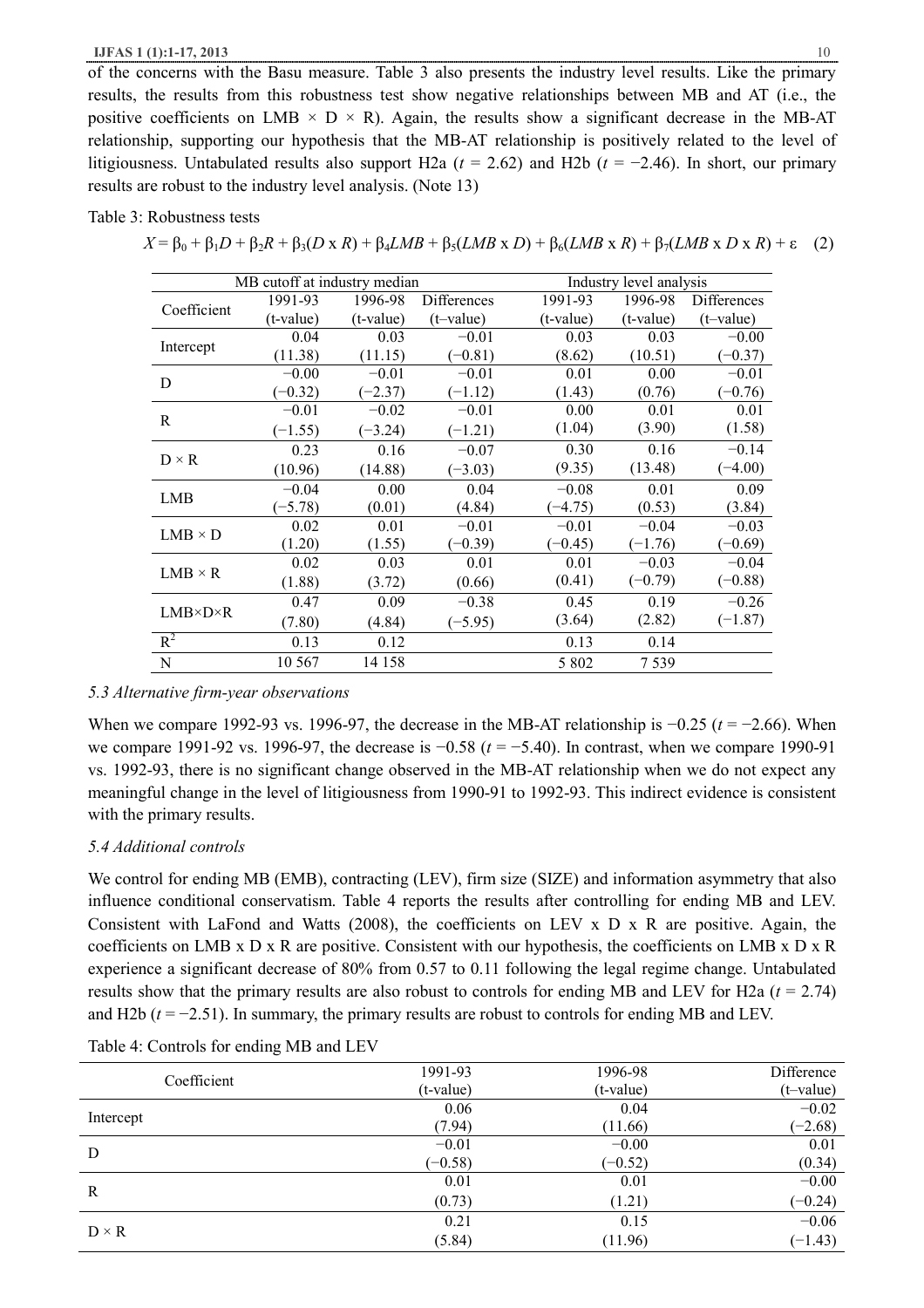| IJFAS 1 (1):1-17, 2013  |           |           | 11        |
|-------------------------|-----------|-----------|-----------|
| <b>EMB</b>              | 0.00      | 0.00      | $-0.00$   |
|                         | (2.52)    | (1.94)    | $(-2.15)$ |
| $EMB \times D$          | $-0.00$   | $-0.00$   | 0.00      |
|                         | $(-2.08)$ | $(-0.61)$ | (1.82)    |
| $EMB \times R$          | $-0.00$   | $-0.00$   | 0.00      |
|                         | $(-3.10)$ | $(-2.10)$ | (2.68)    |
| $EMB \times D \times R$ | 0.00      | 0.00      | $-0.00$   |
|                         | (1.73)    | (1.01)    | $(-1.47)$ |
| <b>LEV</b>              | $-0.16$   | $-0.03$   | 0.13      |
|                         | $(-4.35)$ | $(-2.23)$ | (3.28)    |
| $LEV \times D$          | 0.07      | 0.00      | $-0.07$   |
|                         | (1.14)    | (0.02)    | $(-1.07)$ |
| $LEV \times R$          | 0.05      | $-0.04$   | $-0.09$   |
|                         | (0.92)    | $(-1.92)$ | $(-1.50)$ |
| $LEV \times D \times R$ | 0.20      | 0.13      | $-0.07$   |
|                         | (1.34)    | (2.61)    | $(-0.44)$ |
| <b>LMB</b>              | $-0.07$   | $-0.01$   | 0.06      |
|                         | $(-5.59)$ | $(-1.13)$ | (3.48)    |
| $LMB \times D$          | $-0.01$   | $-0.03$   | $-0.02$   |
|                         | $(-0.35)$ | $(-1.48)$ | $(-0.55)$ |
| $LMB \times R$          | $-0.00$   | 0.02      | 0.02      |
|                         | $(-0.21)$ | (0.81)    | (0.70)    |
| $LMB \times D \times R$ | 0.57      | 0.11      | $-0.46$   |
|                         | (6.11)    | (2.60)    | $(-4.44)$ |
| $R^2$                   | 0.19      | 0.14      |           |
| ${\bf N}$               | 10 542    | 14 068    |           |

EMB, the ending market to book ratio, is defined as the market value of equity (Compustat #199  $\times$ Compustat  $#25$ ) divided by the book value of equity (Compustat  $#60$ ) at the end of the fiscal year. LEV, leverage, is defined as total debt (Compustat #9+Compustat #34) divided by total assets (Compustat #6) at the end of the fiscal year.

In untabulated analysis, the primary results are robust to controls for ending MB, LEV, and SIZE for both hypotheses. Consistent with Givoly et al. (2007) and LaFond and Watts (2008), SIZE is negatively related to AT. Consistent with LaFond and Watts (2008), LEV and ending MB are positively related to AT. Again, the results show a significant decrease in the MB-AT relationship of −0.39 (*t* = −3.87), supporting H1. The results also support H2a  $(t = 2.52)$  and H2b  $(t = -2.33)$ . The primary results are also robust to controls for ending MB, LEV, and bid-ask spread ( $t = -4.11$  for H1;  $t = 1.97$  for H2a;  $t = -1.64$  for H2b) as well as to controls for ending MB, LEV, bid-ask spread and SIZE  $(t = -4.05$  for H1;  $t = 1.86$  for H2a;  $t = -1.60$  for H2b). In short, our primary results are robust to controls for the variables that have been found to influence conditional conservatism in prior literature.

# *5.5 Alternative measure of conditional conservatism*

Untabulated results show that the H1 result is robust when we repeat our analysis using a firm-year measure of asymmetric timeliness, C\_score (Khan & Watts, 2009). Sample construction and C\_score computation follow Khan and Watts (2009). Again, the MB-AT relationship experiences a significant decrease of about 50%. The decrease is statistically significant (*t* = −9.88). Unfortunately, we do not find support for either H2a or H2b using the  $C$  score. In short, the results are mixed using the  $C$  score measure.

In summary, empirical results confirm the negative association between MB and conditional conservatism. Overall results point to an overall weakening in that association as the level of litigiousness decreases following the legal regime change. It suggests that litigation exerts some impact on the association between MB and conditional conservatism.

## **6. Conclusion and discussion**

Prior literature suggests that low-MB firms are likely to face higher expected litigation cost than high-MB firms. Another strand of research demonstrates that shareholder litigation concerns motivate managers and auditors to be more conservative in preparing financial statements as conservatism reduces expected litigation cost. We tie together the two lines of literature and argue that higher expected litigation cost of low-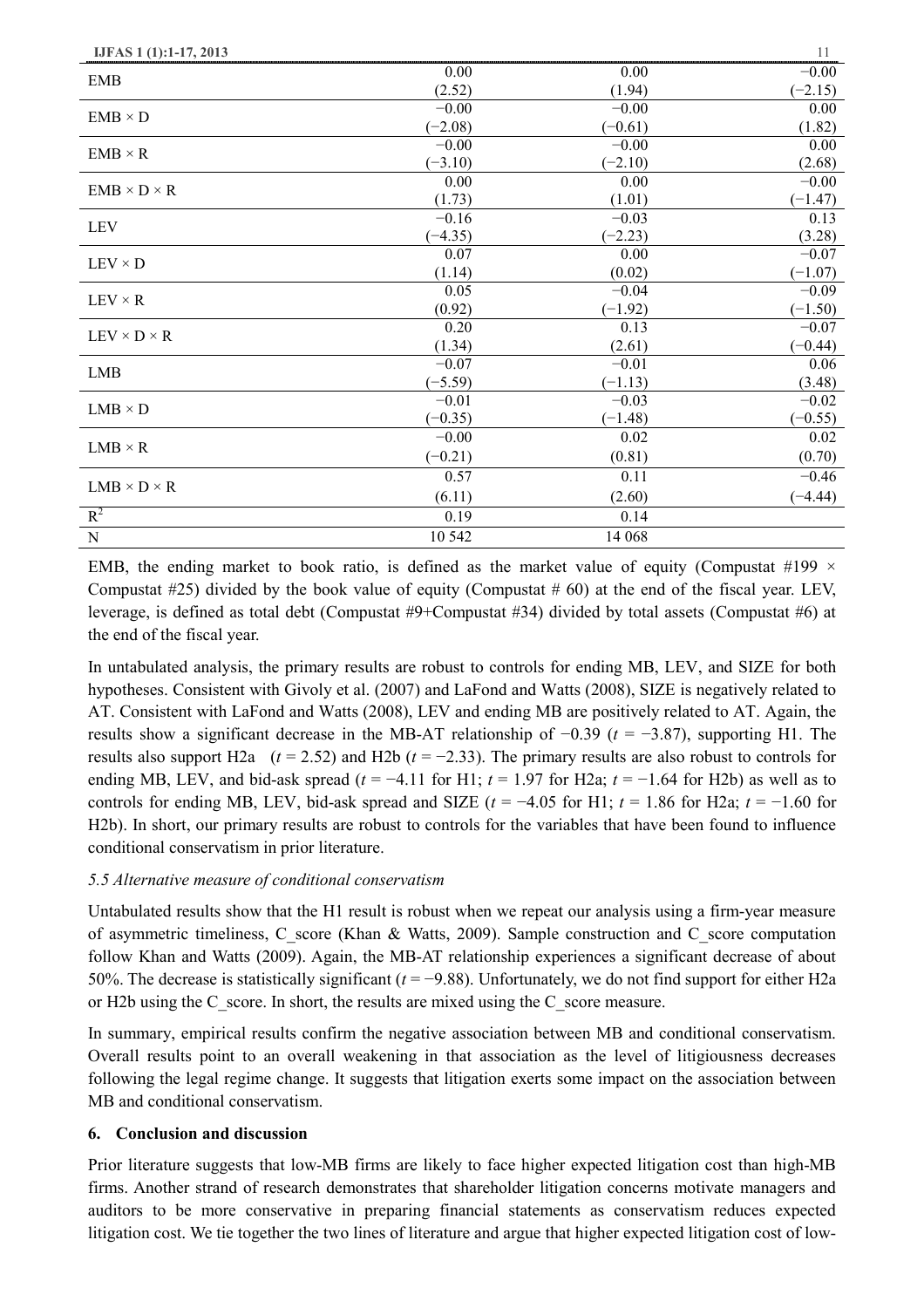MB firms induces greater conditional conservatism, engendering the negative MB-AT association. If this argument is plausible, the MB-AT association will be stronger in a more litigious environment and vice versa. We test our hypothesis using a quasi-experimental setting characterized by a US legal regime change ― a 1994 US Supreme Court decision and the 1995 Private Securities Litigation Reform Act. Empirical results based on the 1991-93 vs. 1996-98 firm-year observations point to a positive relationship between MB-AT association and the level of litigiousness.

The results demonstrate that MB, beyond a proxy for conservatism, is negatively related to expected litigation cost. The negative MB-AT association reflects the rational response of managers and auditors in applying greater conservatism to mitigate elevated expected litigation cost in low-MB scenarios. This is consistent with shareholder litigation being one of the major determinants of conservatism (Watts, 2003a, 2003b) and with the notion that auditor and manager incentives affect accounting choices (Watts & Zimmerman, 1986). The negative association between MB and AT is not a valid basis for questioning the validity of the Basu model. The evidence that conditional conservatism is reduced in a less tight legal regime even when write-downs are warranted in low-MB scenarios (e.g., MB<1) is particularly relevant for the International Accounting Standards Board (IASB) since there are significant variations in the legal regimes around the world.

This study has its own share of limitations. For instance, prior literature documents positive associations between accounting conservatism and shareholder litigation. However, there is no theory or evidence to support the assumption that the relation between conservatism and litigation is linear. Verifying that assumption is left for future research. Future research could build on our results by testing for cross-sectional differences in the MB-AT association across countries with differing degrees of expected litigation costs. Future research could examine the impact of other incentives. Future research could also test to see whether there is any residual negative, mechanical association between MB and AT in countries with negligible expected litigation costs.

## **References**

Ali, A., & Kallapur, S. (2001). Securities price consequences of the Private Securities Litigation Reform Act and related events. *The Accounting Review*, 76(3), 431-460. http://dx.doi.org/10.2308/accr.2001.76.3.431

Avery, T. (1996). Securities litigation reform: The long and winding road to the Private Securities Litigation Reform Act of 1995. *The Business Lawyer*, 51, 335-378.

Ball, R., Kothari, S. R., & Robin, A. (2000). The effect of international institutional factors on properties of accounting earnings. *Journal of Accounting and Economics* 29, 1-51. http://dx.doi.org/10.1016/S0165- 4101(00)00012-4

Ball, R., Kothari, S. P., & Nikolaev, V. (2010). Econometrics of the Basu asymmetric timeliness coefficient and accounting conservatism. Chicago Booth Research Paper No. 09-16. [Online] Available at SSRN: http://ssrn.com/abstract=999710

Ball, R., Robin, A., & Wu, J. S. (2003). Incentives versus standards: Properties of accounting income in four East Asian countries. *Journal of Accounting and Economics*, 36, 235-270. http://dx.doi.org/10.1016/j.jacceco.2003.10.003

Ball, R., & Shivakumar, L. (2005). Earnings quality in UK private firms: Comparative loss recognition timeliness.

*Journal of Accounting and Economics*, 39, 83–128. http://dx.doi.org/10.1016/j.jacceco.2004.04.001

Basu, S. (1997). The conservatism principle and the asymmetric timeliness of earnings. *Journal of Accounting and Economics,* 24, 3-37. http://dx.doi.org/10.1016/S0165-4101(97)00014-1

Beatty, A. and J. Weber. (2006). Accounting Discretion in Fair Value Estimates: An Examination of SFAS 142 Goodwill Impairments. *Journal of Accounting Research* 44, 257-288. http://dx.doi.org/10.1111/j.1475- 679X.2006.00200.x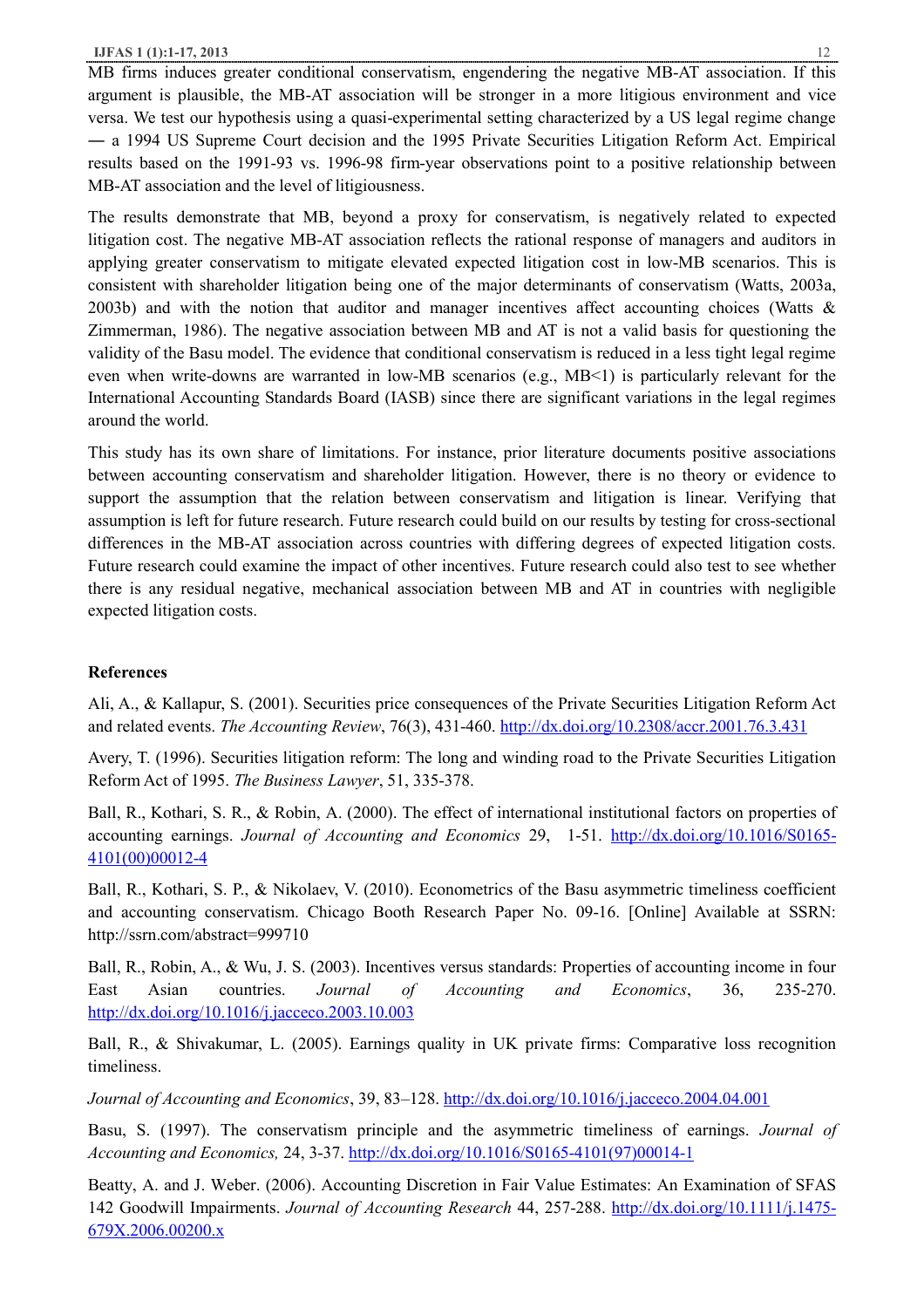Beaver, W. H., & Ryan, S. G. (1993). Accounting fundamentals of the book-to-market ratio. *Financial Analysts Journal,* November-December, 50-56. http://dx.doi.org/10.2469/faj.v49.n6.50

Beaver, W., & Ryan, S. (2005). Conditional and unconditional conservatism: Concepts and modeling. *Review of Accounting Studies,* 10, 269–309. http://dx.doi.org/10.1007/s11142-005-1532-6

Burgstahler, D., Hail, L., & Leuz, C. (2006). The importance of reporting incentives: Earnings management in European private and public firms. *The Accounting Review,* 81(5), 983-1016. http://dx.doi.org/10.2308/accr.2006.81.5.983

Chen, Q., Hemmer, T. & Zhang, Y. (2007). On the relation between conservatism in accounting standards and incentives for earnings management. *Journal of Accounting Research,* 45, 541–565. http://dx.doi.org/10.1111/j.1475-679X.2007.00243.x

Chung, H. H., & Wynn, J. P. (2008). Managerial legal liability coverage and earnings conservatism. *Journal of Accounting and Economics, 46*, 135-153. http://dx.doi.org/10.1016/j.jacceco.2008.03.002

Coffee, J. C. (2006). Reforming the securities class action: An essay on deterrence and its implementation. *Columbia Law Review*, 106, 1534-1586.

Daniel, K., & Titman, S. (1997). Evidence on the characteristics of cross sectional variation in stock returns. *The Journal of Finance,* 52, 1–33. http://dx.doi.org/10.1111/j.1540-6261.1997.tb03806.x

Daske, H., Hail, L., Leuz, C., & Verdi, R. (2008). Mandatory IFRS reporting around the world: Early evidence on the economic consequences. *Journal of Accounting Research,* 46 (5), 1085-1142.

DeFond, M. L., & Subramanyam, K. R. (1998). Auditor changes and discretionary accruals. *Journal of Accounting and Economics,* 25, 35-67. http://dx.doi.org/10.1016/S0165-4101(98)00018-4

Dempsey, M. (2010). The book-to-market equity ratio as a proxy for risk: Evidence from Australian markets. *Australian Journal of Management*, 35(1), 7-21. http://dx.doi.org/10.1177/0312896209351451

Dietrich, D., Muller, K., & Riedl, E. (2007). Asymmetric timeliness tests of accounting conservatism. *Review of Accounting Studies,* 12, 95-124. http://dx.doi.org/10.1007/s11142-006-9023-y

Fama, E., & French, K. R. (1992). The cross-section of expected returns*. The Journal of Finance,* 47(2), 427–465. http://dx.doi.org/10.1111/j.1540-6261.1992.tb04398.x

Fama, E. F., & French, K. (1993). Common risk factors in the returns of stocks and bonds. *Journal of Financial Economics*, 33, 3–56. http://dx.doi.org/10.1016/0304-405X(93)90023-5

Fama, E. F., & French, K. (1995). Size and book-to-market factors in earnings and returns. *The Journal of Finance,* 50, 131-155. http://dx.doi.org/10.1111/j.1540-6261.1995.tb05169.x

Fama, E. F., & French, K. (1996). Multi-factor explanations of asset pricing anomalies. *The Journal of Finance*, 51, 55–84. http://dx.doi.org/10.1111/j.1540-6261.1996.tb05202.x

Feltham, G. A., & Ohlson, J. A. (1995). Valuation and clean surplus accounting for operating and financial activities. *Contemporary Accounting Research*, 11, 689-731. http://dx.doi.org/10.1111/j.1911- 3846.1995.tb00462.x

Feltham, G. A., & Ohlson, J. A. (1996). Uncertainty resolution and the theory of depreciation measurement. *Journal of Accounting Research*, 34, 209-234. http://dx.doi.org/10.2307/2491500

Field, L., Lowry, M., & Shu, S. (2005). Does disclosure deter or trigger litigation? *Journal of Accounting and Economics*, 39, 487-507. http://dx.doi.org/10.1016/j.jacceco.2005.04.004

Francis, J., Philbrick, D., & Schipper, K. (1994). Shareholder litigation and corporate disclosures. *Journal of Accounting Research*, 32 (2), 137-164. http://dx.doi.org/10.2307/2491279

Frankel, R., & Lee, C. (1998). Accounting valuation, market expectation, and the book-to-market effect. *Journal of Accounting and Economics*, 25, 283–321. http://dx.doi.org/10.1016/S0165-4101(98)00026-3

Geiger, M. A., & Raghunandan, K. (2001). Bankruptcies, audit reports, and the reform act. *Auditing: A Journal of Practice and Theory*, 20 (1), 187-195. http://dx.doi.org/10.2308/aud.2001.20.1.187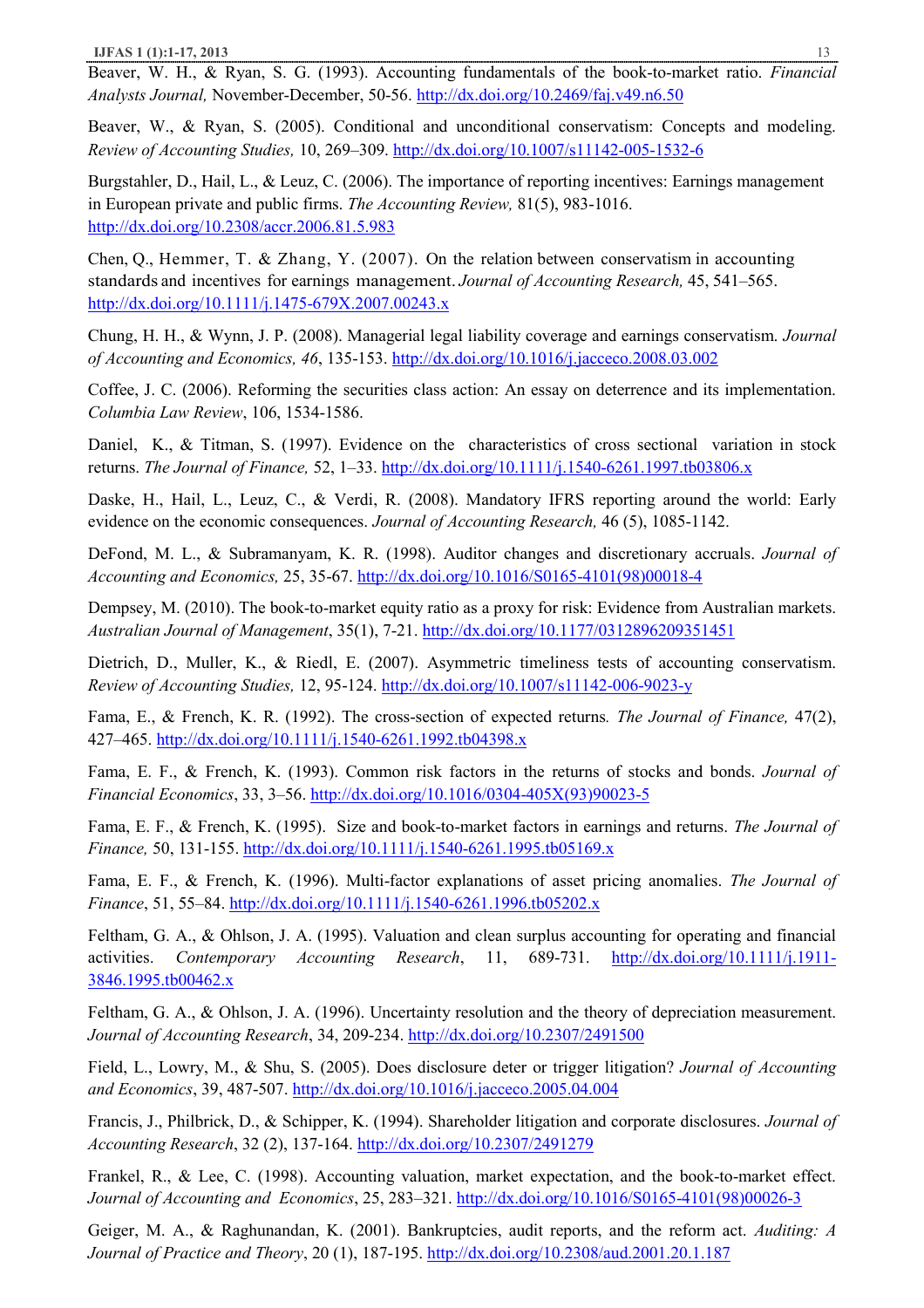Gigler, F., Kanodia, C., Sapra, H., & Venugopalan, R. (2009). Accounting conservatism and the efficiency of debt contracts. *Journal of Accounting Research*, 47 (3), 767-797. http://dx.doi.org/10.1111/j.1475- 679X.2009.00336.x

Givoly, D., & Hayn, C. (2000). The changing time-series properties of earnings, cash flows, and accruals: Has financial reporting become more conservative? *Journal of Accounting and Economics,* 29, 287-320. http://dx.doi.org/10.1016/S0165-4101(00)00024-0

Givoly, D., Hayn, C. K., & Natarajan, A. (2007). Measuring reporting conservatism. *The Accounting Review*, 82 (1), 65-106. http://dx.doi.org/10.2308/accr.2007.82.1.65

Gottlieb, E., & Doroshow, J. (2002). Not in my back yard II: The litigation-prone hypocrites of "tort reform". *Center for Justice Democracy* (April) .

Greenberger, R. S. (2002). Questioning the books: Panel, in Enron's Wake, to Review Lawsuit Curbs. *The Wall Street Journal* (February 6), A8.

Griffin, M. J., & Lemmon, L. M. (2002). Book-to-market equity, distress risk and stock returns. *The Journal of Finance*, 57, 2317-2336. http://dx.doi.org/10.1111/1540-6261.00497

Hahn, T., O'Neill, M., & Swisher, J. (2010). What does book-to-market proxy: Risk or investor sentiment? *Academy of Accounting and Financial Studies Journal*, 14 (3), 85-100.

Holthausen, R. W. (2009). Accounting standards, financial reporting outcomes and enforcement. *Journal of Accounting Research,* 47, 447-458. http://dx.doi.org/10.1111/j.1475-679X.2009.00330.x

Huijgen, C., & Lubberink, M. (2005). Earnings conservatism, litigation and contracting: The case of crosslisted firms. *Journal of Business Finance & Accounting*, 32, 1275-1309. http://dx.doi.org/10.1111/j.0306- 686X.2005.00629.x

Jackson, H. (2007). Variation in the intensity of financial regulation preliminary evidence and potential implications. *Yale Journal On Regulation*, 24 (2), 253-291.

Johnson, M. F., Kasznik, R., & Nelson, K. K. (2000). Shareholder wealth effects of the Private Securities Litigation Reform Act of 1995. *Review of Accounting Studies,* 5, 217-233. http://dx.doi.org/10.1023/A:1009612610389

Johnson, M. F., Kasznik, R., & Nelson, K. K. (2001). The impact of Securities Litigation Reform on the disclosure of forward-looking information by high technology firms. *Journal of Accounting Research,* 39 (2), 297-327. http://dx.doi.org/10.1111/1475-679X.00014

Khan, M., & Watts, R. L. (2009). Estimation and empirical properties of a firm-year measure of conservatism. *Journal of Accounting and Economics*, 48, 132-150. http://dx.doi.org/10.1016/j.jacceco.2009.08.002

Kothari, S. P., Shu, S., & Wysocki, P. D. (2009). Do managers withhold bad news? *Journal of Accounting Research,* 47, 241-276. http://dx.doi.org/10.1111/j.1475-679X.2008.00318.x

LaFond, R., & Watts R. L. (2008). The information role of conservatism. *The Accounting Review*, 83, 447- 478. http://dx.doi.org/10.2308/accr.2008.83.2.447

Lee, H., & Mande, V. (2003). The effect of the Private Securities Litigation Reform Act of 1995 on accounting discretion of client managers of big 6 and non-big-6 auditors. *Auditing: A Journal of Practice and Theory*, 22 (1), 93-108. http://dx.doi.org/10.2308/aud.2003.22.1.93

Levine, D., & Pritchard, A. (1998). The Securities Litigation Uniform Standards Act of 1998: The sun sets on California's blue sky laws. *Business Lawyer*, 54, 1-54.

Lys, T., & Watts, R. L. (1994). Lawsuits against auditors. *Journal of Accounting Research*, 32, 65-93. http://dx.doi.org/10.2307/2491440

Mahoney, P. G. (2009). The development of securities law in the United States. *Journal of Accounting Research*, 47, 325-347. http://dx.doi.org/10.1111/j.1475-679X.2009.00326.x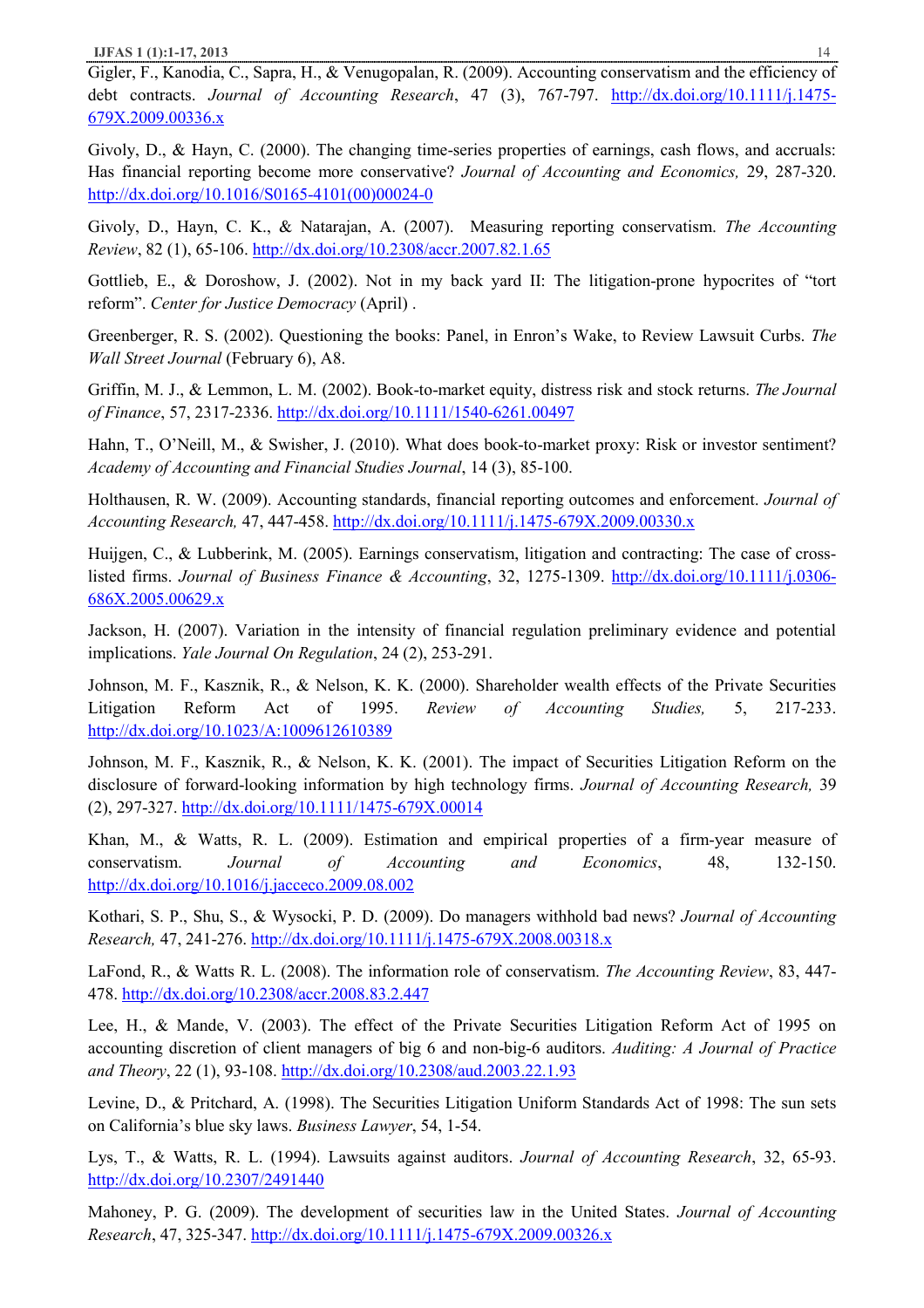Pae, J., Thornton, D., & Welker, M. (2005). The link between earnings conservatism and the price to book ratio. *Contemporary Accounting Research*, 22 (3), 693-717. http://dx.doi.org/10.1506/9FDN-N6ED-LJE9- A1HL

Penman, S. H., Richardson, S. A., & Tuna, I. (2007). The book-to-price effect in stock returns: Accounting for leverage. *Journal of Accounting Research*, 45 (2), 427-467. http://dx.doi.org/10.1111/j.1475- 679X.2007.00240.x

Pope, P., & Walker, M. (1999). International differences in the timeliness, conservatism and classification of earnings. *Journal of Accounting Research* 37, 53–87. http://dx.doi.org/10.2307/2491345

Ramanna, K., & Watts, R. L. (2007). Evidence on the effects of unverifiable fair-value accounting. Harvard Business School Working Paper No. 08-014. [Online] Available at SSRN: http://ssrn.com/abstract=1012139.

Rogers, J. L., & Buskirk, A. V. (2009). Shareholder litigation and changes in disclosure behavior. *Journal of Accounting and Economics*, 47, 136-156. http://dx.doi.org/10.1016/j.jacceco.2008.04.003

Rogers, J., & Stocken, P. (2005). Credibility of management forecasts. *The Accounting Review*, 80, 1233- 1260. http://dx.doi.org/10.2308/accr.2005.80.4.1233

Roychowdhury, S., & Watts, R. (2007). Asymmetric timeliness of earnings, market-to-book and conservatism in financial reporting. *Journal of Accounting and Economics,* 44 , 2-31. http://dx.doi.org/10.1016/j.jacceco.2006.12.003

Ryan, S. G. (2006). Identifying conditional conservatism. *European Accounting Review*, 15, 511-525. http://dx.doi.org/10.1080/09638180601102099

Seligman, J. (1994). The merits do matter. *Harvard Law Review,* 108, 438-457. http://dx.doi.org/10.2307/1341897

Seetharaman, A., Srinidhi, B., & Swanson, Z. (2005). The effect of the Private Securities Litigation Reform Act of 1995 on accounting conservatism. *Journal of Accounting and Finance Research* 13 (4), 11-26.

Shu, S. Z. (2000). Auditor resignations: clientele effects and legal liability. *Journal of Accounting and Economics*, 29, 173-205. http://dx.doi.org/10.1016/S0165-4101(00)00019-7

Smith, C. W., & Watts, R. L. (1992), The investment opportunity set and corporate financing, dividend, and compensation policies. *Journal of Financial Economics*, 32 (3), 263-292. http://dx.doi.org/10.1016/0304- 405X(92)90029-W

Solomon, C., & Berton, L. (1993). Deloitte is hit by jury award of \$77 million. *Wall Street Journal*, A4 (November 3).

Stice, J. (1991). Using financial and market information to identify pre-engagement factors associated with lawsuits against auditors. *The Accounting Review*, 66 (3), 516-533.

Summers, S.L., & Sweeney, J.T.(1998). Fraudulently misstated financial statements and insider trading: An empirical analysis. *The Accounting Review*, 73 (1), 131-145.

Thornton, D. (2002). Testimony to the Canadian Standing Senate Committee on Banking, Trade, and Commerce.

Vassalou, M., & Xing, Y. (2004). Default risk in equity returns. *The Journal of Finance*, 59, 831–68. http://dx.doi.org/10.1111/j.1540-6261.2004.00650.x

Venuti, E. K. (2004). The going-concern assumption revisited: Assessing a company's future viability. *The CPA Journal* (May).

Watts, R. L. (2003a). Conservatism in accounting Part I: Explanations and implications. *Accounting Horizons*, 17, 207-221. http://dx.doi.org/10.2308/acch.2003.17.3.207

Watts, R. L. (2003b). Conservatism in accounting Part II: Evidence and research opportunities. *Accounting Horizons*, 17, 287-301. http://dx.doi.org/10.2308/acch.2003.17.4.287

Watts, R. L., & Zimmerman, J. (1986). *Postive accounting theory*. Englewood Cliffs, N.J.: Prentice-Hall Inc.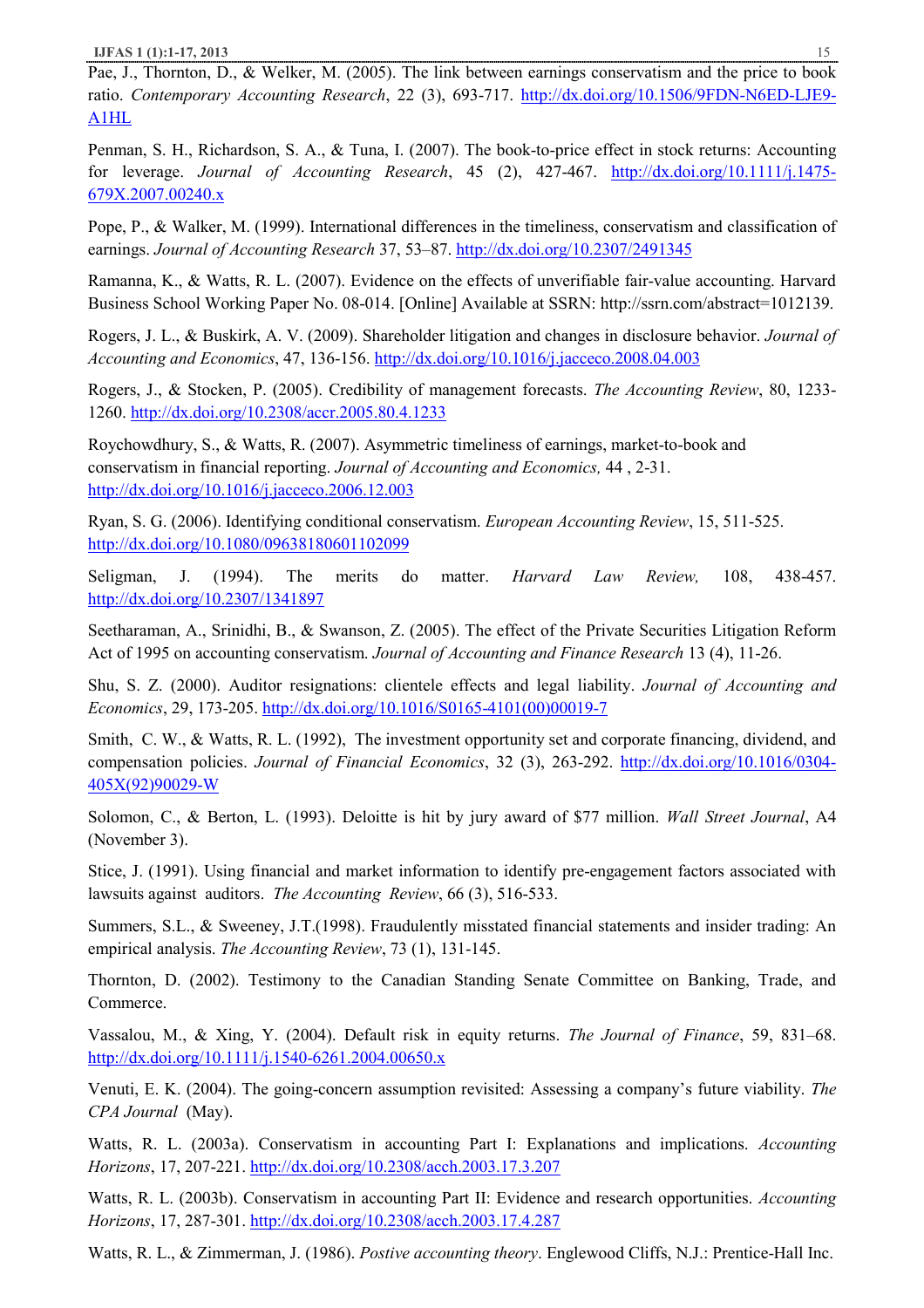#### **Notes**

Note 1. Roychowdhury and Watts (2007) attribute the negative relationship to growth and positive NPV as reflected in the beginning MB. Ball et al. (2010) econometrically demonstrate that changing market expectations about growth opportunities would generate that negative association. They cast the negative association as a property of income recognition in accounting interacting with properties of firms.

Note 2. An example of delayed accounting recognition of positive NPVs is that R & D expenditures are immediately expensed but profit from R & D investments is not recognized until realized through sales transactions.

Another perspective (Ball et al., 2010; Givoly & Hayn, 2000; Roychowdhury & Watts, 2007) is that only a portion of MB (i.e., the difference between the net asset value and the book value of net assets) reflects unconditional conservatism; MB measures unconditional conservatism with an error related to growth and rents/monopoly.

Note 3. The legal regime change was a result of a 1994 major US Supreme Court decision in the *Central Bank of Denver*, N.A. v. *First Interstate Bank of Denver* case and the Private Securities Litigation Reform Act of 1995.

Note 4. Note that the mechanical explanations exert an enormous pressure on the power of the tests in our study to detect any meaningful effects of litigation. We may not observe any litigation effects unless 1) litigation generates a significant impact beyond that of growth and expectations about growth as well as the buffer effects, among others, and 2) the empirical settings provide sufficient power.

Note 5. One interesting observation is that "false alarm" eases in a less tight legal regime but it is accompanied by a far greater decrease in the probability of low signals in gloomy low-MB scenarios. It suggests that a relatively tight legal regime might make accounting reports more informative and enhance the social contractual efficiency of conservatism.

Note 6. Note that the expected litigation cost is much subdued for high-MB firms regardless of the legal regime. High-MB firms enjoy favorable stock performance and lower likelihood of earnings or asset overstatement, leaving investors with neither incentives nor legal bases to file lawsuits. The rather low expected litigation risk at the firm level virtually shields high-MB firms from the impact of a legal regime change.

Note 7. In response to perceived explosions of securities litigation in the early 1990s (Avery, 1996), the US Supreme Court acquitted the secondary defendant in *Central Bank of Denver, N.A. v. First Interstate Bank of Denver* on April 19, 1994. The ruling reversed a long history of court decisions and SEC enforcement actions where aiders and abettors were found liable under Rule 10b-5, making it more difficult for shareholders to sue auditors suspected of willfully aiding and abetting securities violations (Seligman, 1994). This resulted in a significant decrease in the legal liability exposure for auditors.

Note 8. Computers (SIC codes 3570-3577 and 7370-7374), electronics (SIC Codes 3600-3674), retailing (SIC codes 5200-5961) and pharmaceuticals/biotechnology (SIC codes 2833-2836 and 8731-8734).

We expect the differences in the level of litigiousness to be greater for H1 following the legal regime change compared with the cross-sectional difference in the level of litigiousness across industries for H2. Hence H1tests have more power compared with H2 tests.

Note 9. The purpose of using annual returns ending three months after the fiscal year end is to ensure that the market response to previous year's earnings is excluded (Basu, 1997). We use net income (Compustat #172) instead of income before extraordinary items (Compustat #18) because the latter may not capture all the conservative accounting choices (Pope & Walker, 1999). We repeat our analysis using Income before Extraordinary items and annual returns over the fiscal year. Results are similar.

Note 10. We use a dummy variable LMB instead of continuous MB to allow for non-linearity in the relation between MB and AT. Ball et al. (2010) demonstrate that the relationship is non-linear.

Note 11. Because each firm contributes more than one observation, all *t*-statistics are based on cluster